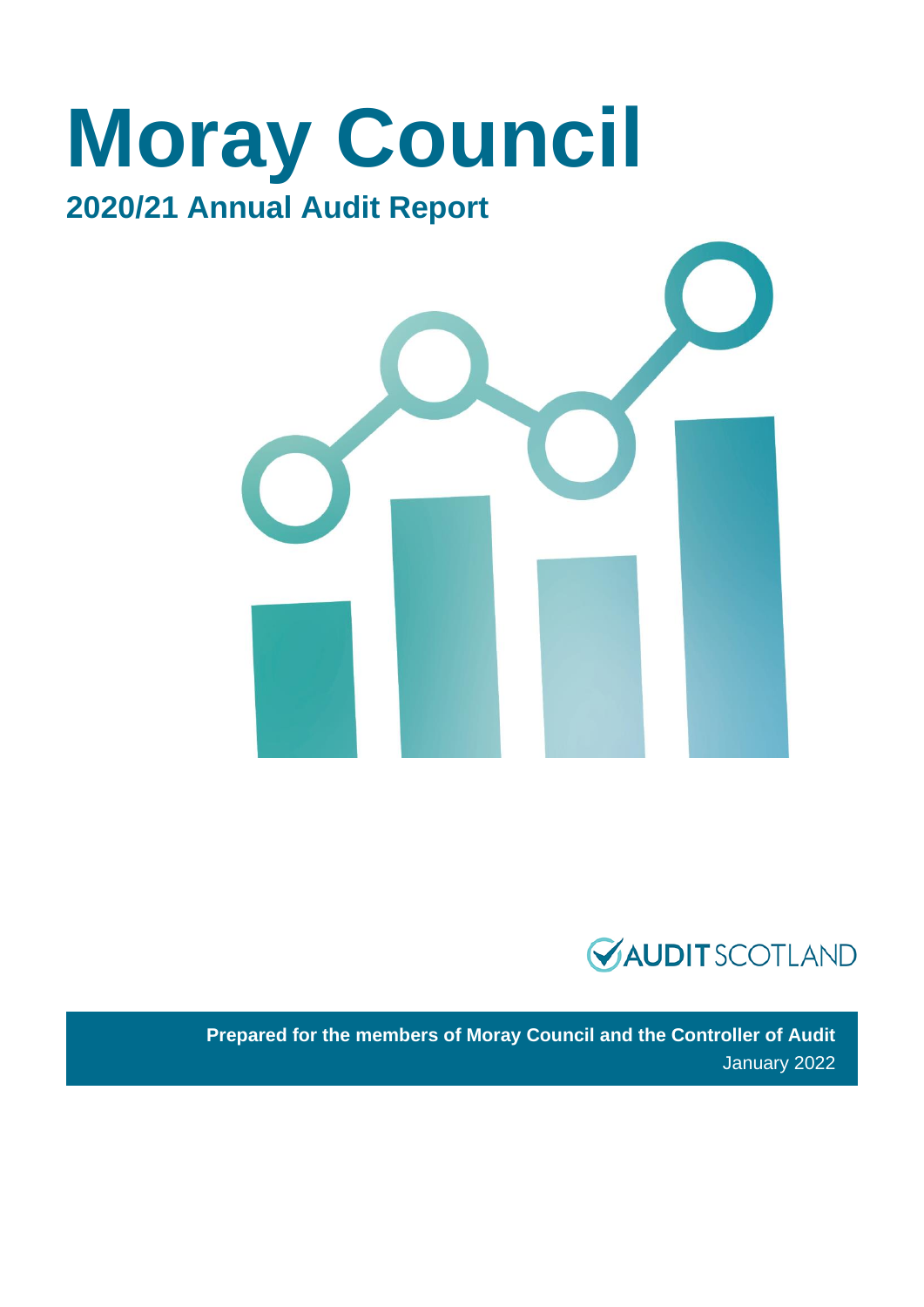## **Contents**

| Key messages                        | 3                        |
|-------------------------------------|--------------------------|
| <b>Introduction</b>                 | $\overline{\mathcal{A}}$ |
| 1. Audit of 2020/21 annual accounts | 6                        |
| 2. Financial management             | 13                       |
| 3. Financial sustainability         | 18                       |
| 4. Governance and transparency      | 22                       |
| 5. Best Value                       | 24                       |
| <b>Appendix 1</b>                   | 27                       |
| <b>Appendix 2</b>                   | 34                       |
| <b>Appendix 3</b>                   | 38                       |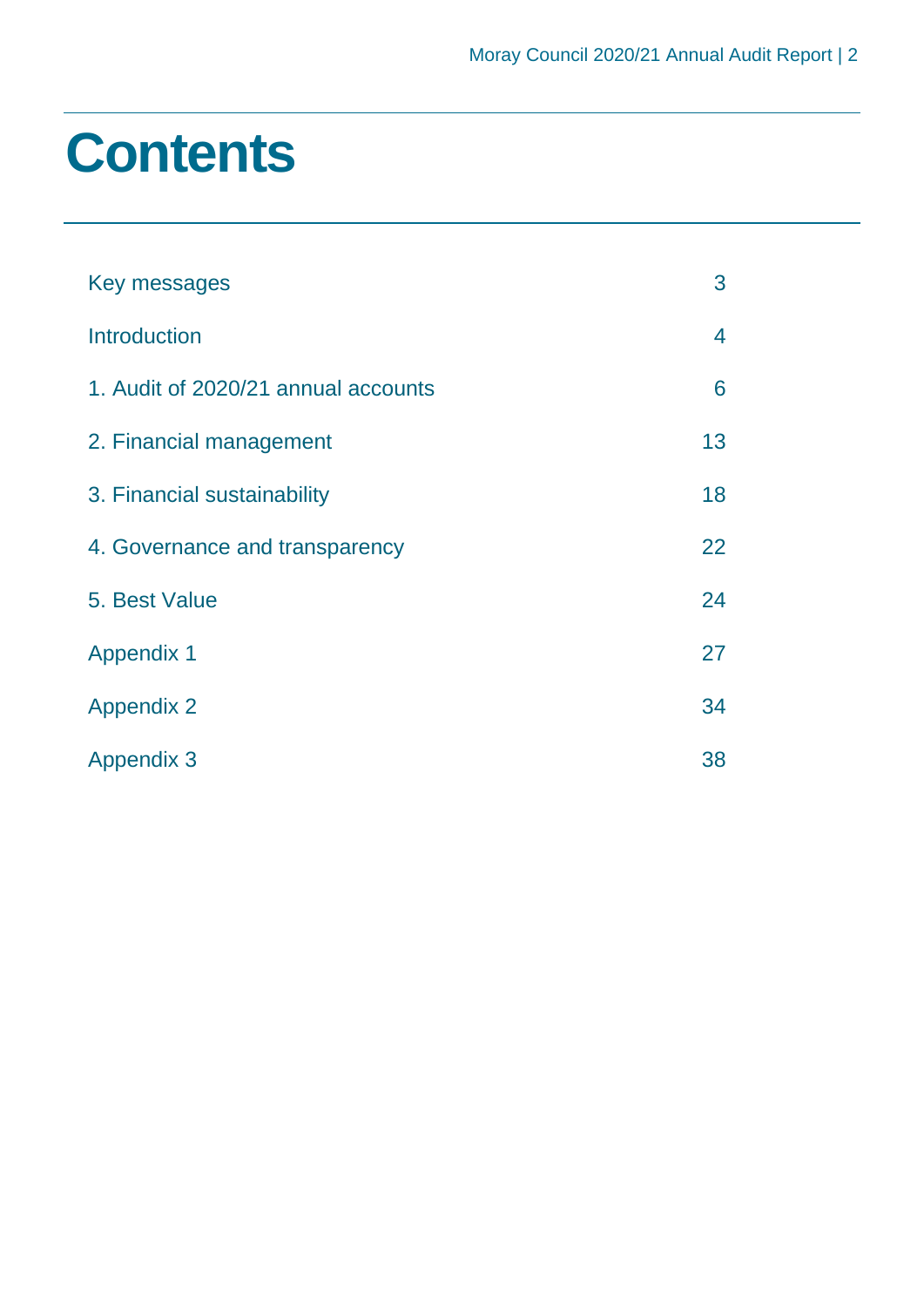## <span id="page-2-0"></span>**Key messages**

#### **2020/21 annual accounts**

- **1** Our audit opinions are unmodified.
- **2** Adjustments were made in the audited accounts to reflect LASAAC grant funding guidance and personal protective equipment (PPE) and testing kits supplied to the council.

### **Financial management and sustainability**

- **3** The council increased its General Fund by £21 million during 2020/21, mainly due to additional Covid-19 funding (£16 million).
- **4** The council paid out £32 million in covid grants to businesses and individuals on behalf of the Scottish Government.
- **5** The medium-term financial plan has been updated to reflect the impact of the pandemic. Covid-19 earmarked reserves will be used to balance the budget in 2021/22 and 2022/23. The council plans to use this time to develop new transformation projects and other approaches to deliver the savings required to ensure services are financially sustainable in the medium to longer-term.
- **6** Over £100 million will be invested by the Scottish and UK Government, Moray Council, and its regional partners in strategic projects over the next 10 years as part of the Moray Growth Deal.

### **Governance, transparency, and Best Value**

- **7** Political control of the council continues to be finely balanced.
- **8** The council's Cyber Essentials Plus accreditation has lapsed.
- **9** The Best Value Assurance Report (BVAR) noted a lack of sustained improvement in Moray Council over many years. A follow-up report on the BVAR will be considered by the Accounts Commission in February 2022.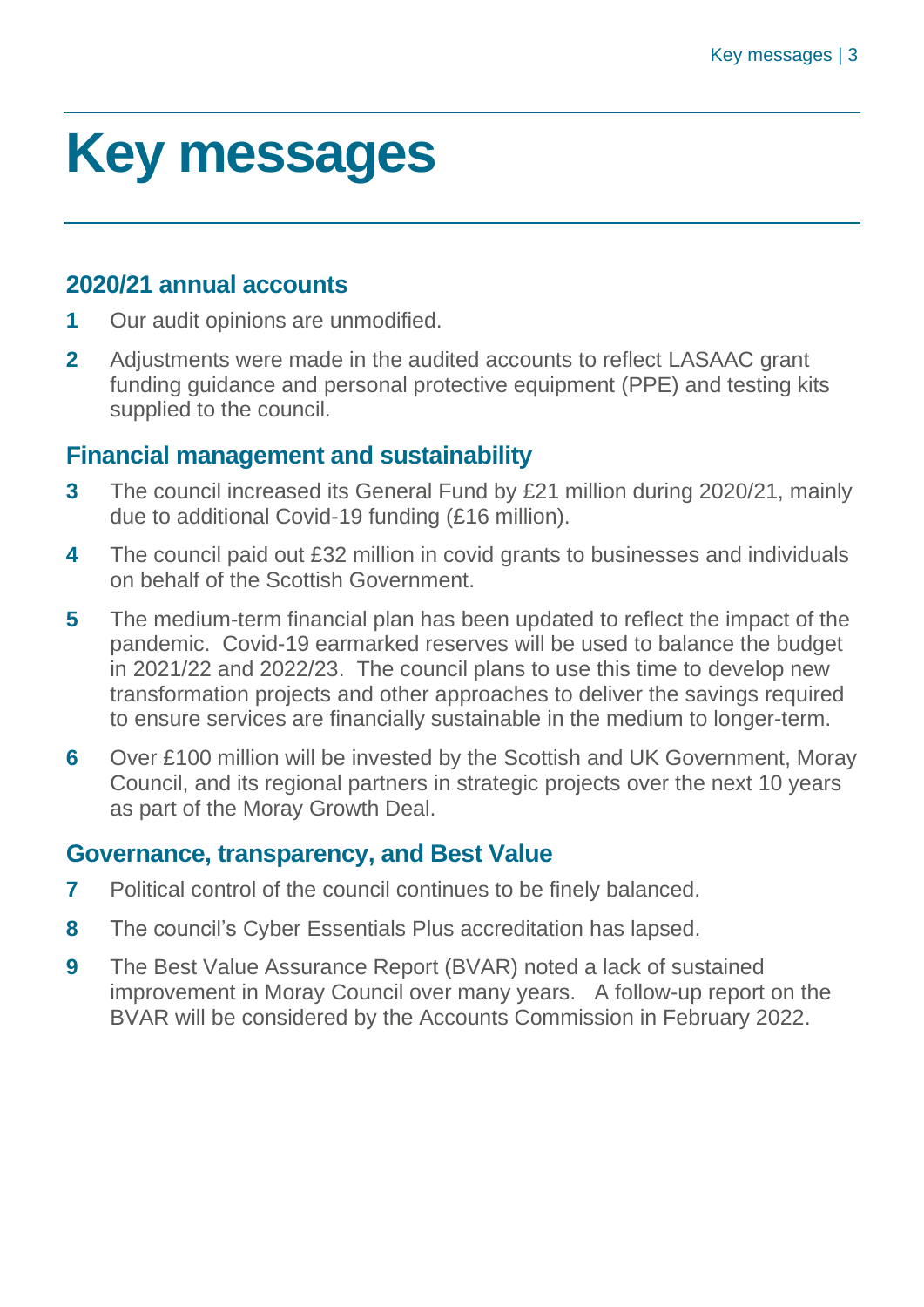## <span id="page-3-0"></span>**Introduction**

**1.** This report summarises the findings arising from the 2020/21 audit of Moray Council (the council) and its group. The scope of the audit was set out in our 2020/21 Annual Audit Plan presented to the council in May 2021. This report comprises the findings from an audit of the annual accounts and consideration of the four audit dimensions that frame the wider scope of public audit set out in the [Code of Audit Practice 2016.](http://www.audit-scotland.gov.uk/report/code-of-audit-practice-2016)

**2.** The main elements of our audit work in 2020/21 have been:

- an audit of the annual accounts of the council and its group and the statement of accounts of the section 106 charities administered by the council including independent auditor's reports setting out our opinions
- a review of the council's key financial systems
- a review of the council's progress in implementing the recommendations contained in our Best Value Assurance Report published in August 2020
- consideration of the four audit dimensions.

#### **Adding value through the audit**

**3.** We add value to the council through the audit by:

- identifying and providing insight on significant risks, and making clear and relevant recommendations
- sharing intelligence and good practice through our national reports [\(Appendix 3\)](#page-37-0) and good practice guides
- providing clear and focused conclusions on the appropriateness, effectiveness and impact of corporate governance, performance management arrangements and financial sustainability.

#### **Responsibilities and reporting**

**4.** The council has primary responsibility for ensuring the proper financial stewardship of public funds. This includes preparing annual accounts that are in accordance with proper accounting practices.

**5.** The council is also responsible for compliance with legislation, and putting arrangements in place for governance, propriety and regularity that enable it to successfully deliver its objectives.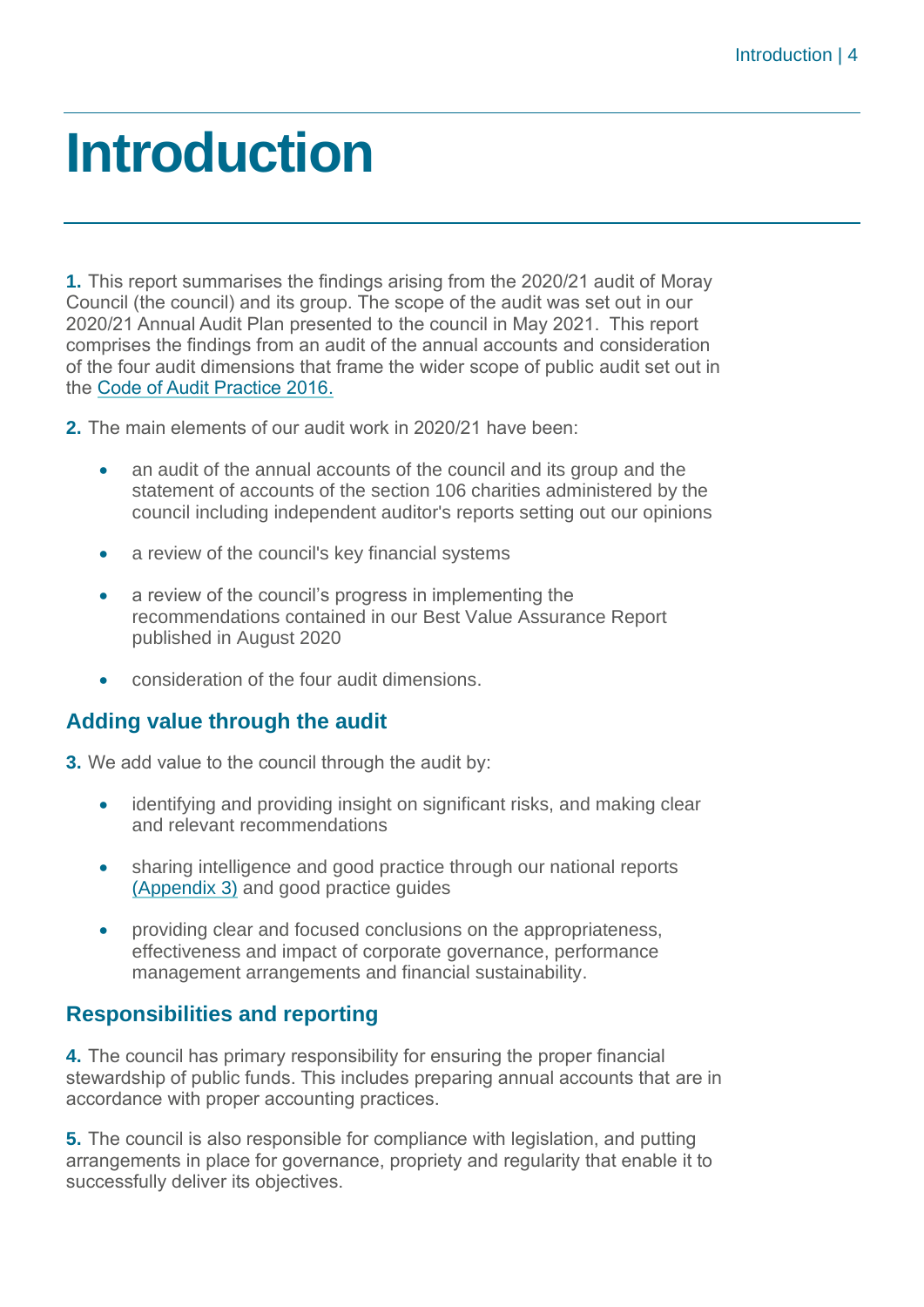**6.** Our responsibilities as independent auditor appointed by the Accounts Commission are established by the Local Government in Scotland Act 1973, the [Code of Audit Practice 2016](http://www.audit-scotland.gov.uk/report/code-of-audit-practice-2016) and supplementary guidance, and International Standards on Auditing in the UK.

**7.** As public sector auditors we give independent opinions on the annual accounts. Additionally, we conclude on:

- the effectiveness of the council's performance management arrangements
- the suitability and effectiveness of corporate governance arrangements, and financial position
- the arrangements for securing financial sustainability and
- Best Value arrangements.

**8.** Further details of the respective responsibilities of management and the auditor can be found in the [Code of Audit Practice 2016.](http://www.audit-scotland.gov.uk/report/code-of-audit-practice-2016) and supplementary guidance.

**9.** This report raises matters from our audit. Weaknesses or risks identified are only those which have come to our attention during our normal audit work and may not be all that exist. Communicating these does not absolve management from its responsibility to address the issues we raise and to maintain adequate systems of control.

**10.** Our annual audit report contains an agreed action plan at [Appendix 1](#page-26-0) setting out specific recommendations, responsible officers, and dates for implementation. It also includes outstanding actions from last year and the steps being taken to implement them.

#### **Auditor independence**

**11.** Auditors appointed by the Accounts Commission or Auditor General must comply with the Code of Audit Practice and relevant supporting guidance. When auditing the financial statements auditors must comply with professional standards issued by the Financial Reporting Council and those of the professional accountancy bodies. We can confirm that we comply with the Financial Reporting Council's Ethical Standard. We can also confirm that we have not undertaken any non-audit related services and that the 2020/21 audit fee of £246,240, as set out in our Annual Audit Plan, remains unchanged. We are not aware of any relationships that could compromise our objectivity and independence.

**12.** This report is addressed to both the council and the Controller of Audit and will be published on Audit Scotland's website [www.audit-scotland.gov.uk](http://www.audit-scotland.gov.uk/) in due course. We would like to thank the management and staff who have been involved in our work for their cooperation and assistance during the audit.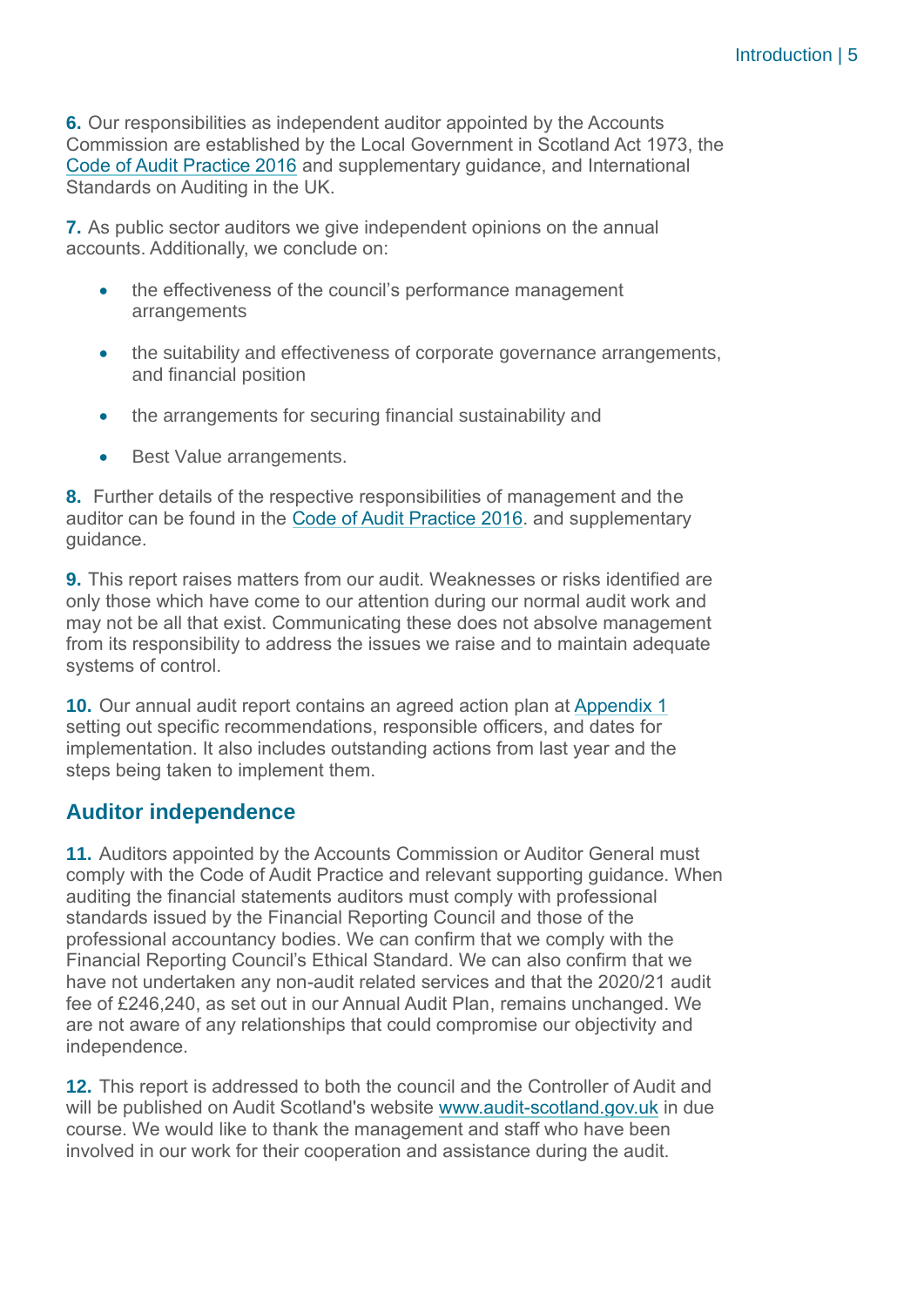# <span id="page-5-0"></span>**1. Audit of 2020/21 annual accounts**

The principal means of accounting for the stewardship of resources and performance

### **Main judgements**

Our audit opinions on the annual accounts of the council, its group and the section 106 charities administered by the council are unmodified.

Adjustments were made in the audited accounts to reflect LASAAC grant funding guidance and personal protective equipment (PPE) and testing kits supplied to the council during Covid-19 following the late publication of guidance.

#### **Our audit opinions on the annual accounts are unmodified**

**13.** The accounts for the council and its group for the year ended 31 March 2021 were approved by the council on 19 January 2022. As reported in the independent auditor's report:

- the financial statements give a true and fair view and were properly prepared in accordance with the financial reporting framework
- the management commentary, annual governance statement and audited part of the remuneration report were all consistent with the financial statements and properly prepared in accordance with the relevant regulations and guidance.

**14.** Our audit opinion on the accounts of the section 106 charities (The Moray Council – Connected Charity Trust Funds) is also unmodified.

#### **The pandemic had a limited impact on audit evidence**

**15.** The working papers provided with the unaudited accounts were of a good standard and finance staff provided good support to the audit team during the audit. This helped ensure that the audit of the annual accounts process ran smoothly.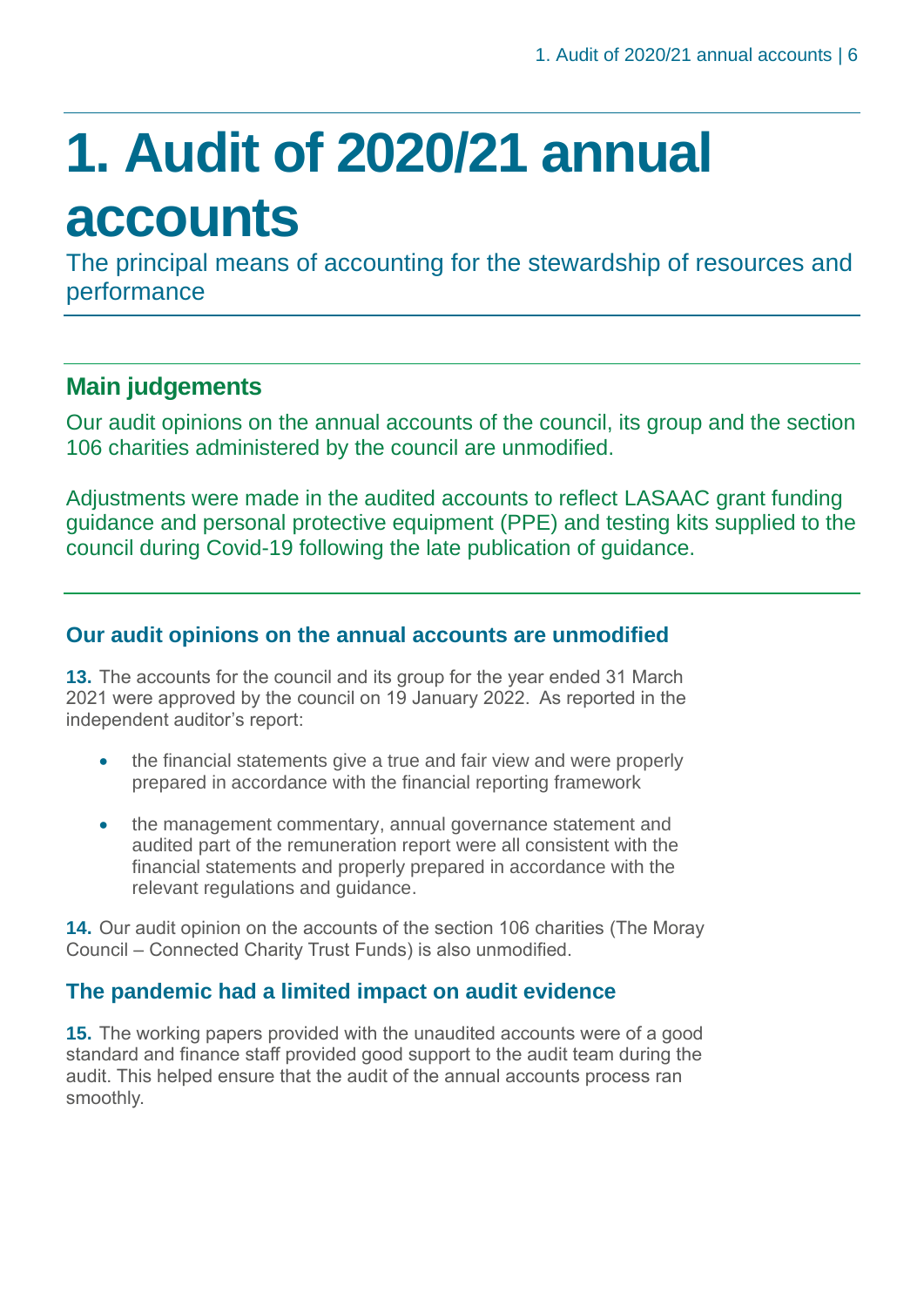#### **The annual accounts were signed off later due to continuing impacts of Covid-19 on the audit**

**16.** Moray Council published and provided the unaudited accounts to audit on 30 June 2021 in accordance with the original timescale. These were formally considered by the council at its meeting on 30 June 2021.

**17.** The audited accounts were approved by the Council meeting on 19 January 2022. We continued to audit remotely, and Covid-19 has impacted on the volume of audit work and the time taken to complete our audit, due in part to the legacy of 2019/20 impacts of Covid-19.

#### **There were no objections raised to the annual accounts**

**18.** The Local Authority Accounts (Scotland) Regulations 2014 require local government bodies to publish a public notice on its website that includes details of the period for inspecting and objecting to the accounts. This must remain on the website throughout the inspection period. The council complied with the regulations. There were no objections to the 2020/21 accounts.

#### **Overall materiality is £3.6 million**

**19.** We apply the concept of materiality in both planning and performing the audit and in evaluating the effect of identified misstatements on the audit and of uncorrected misstatements, if any, on the financial statements and in forming the opinion in the auditor's report. We identify a benchmark on which to base overall materiality, such as gross expenditure, and apply what we judge to be the most appropriate percentage level for calculating materiality values.

**20.** The determination of materiality is based on professional judgement and is informed by our understanding of the entity and what users are likely to be most concerned about in the annual accounts. In assessing performance materiality, we have considered factors such as our findings from previous audits, any changes in business processes and the entity's control environment including fraud risks.

**21.** Our initial assessment of materiality for the annual accounts was carried out during the planning phase of the audit. This was revised on receipt of the unaudited annual accounts and is summarised in [Exhibit 1.](#page-6-0)

#### <span id="page-6-0"></span>**Exhibit 1 Council materiality values**

| <b>Materiality level</b> | <b>Amount</b> |
|--------------------------|---------------|
| Overall materiality      | £3.6 million  |
| Performance materiality  | £2.2 million  |
| Reporting threshold      | £150,000      |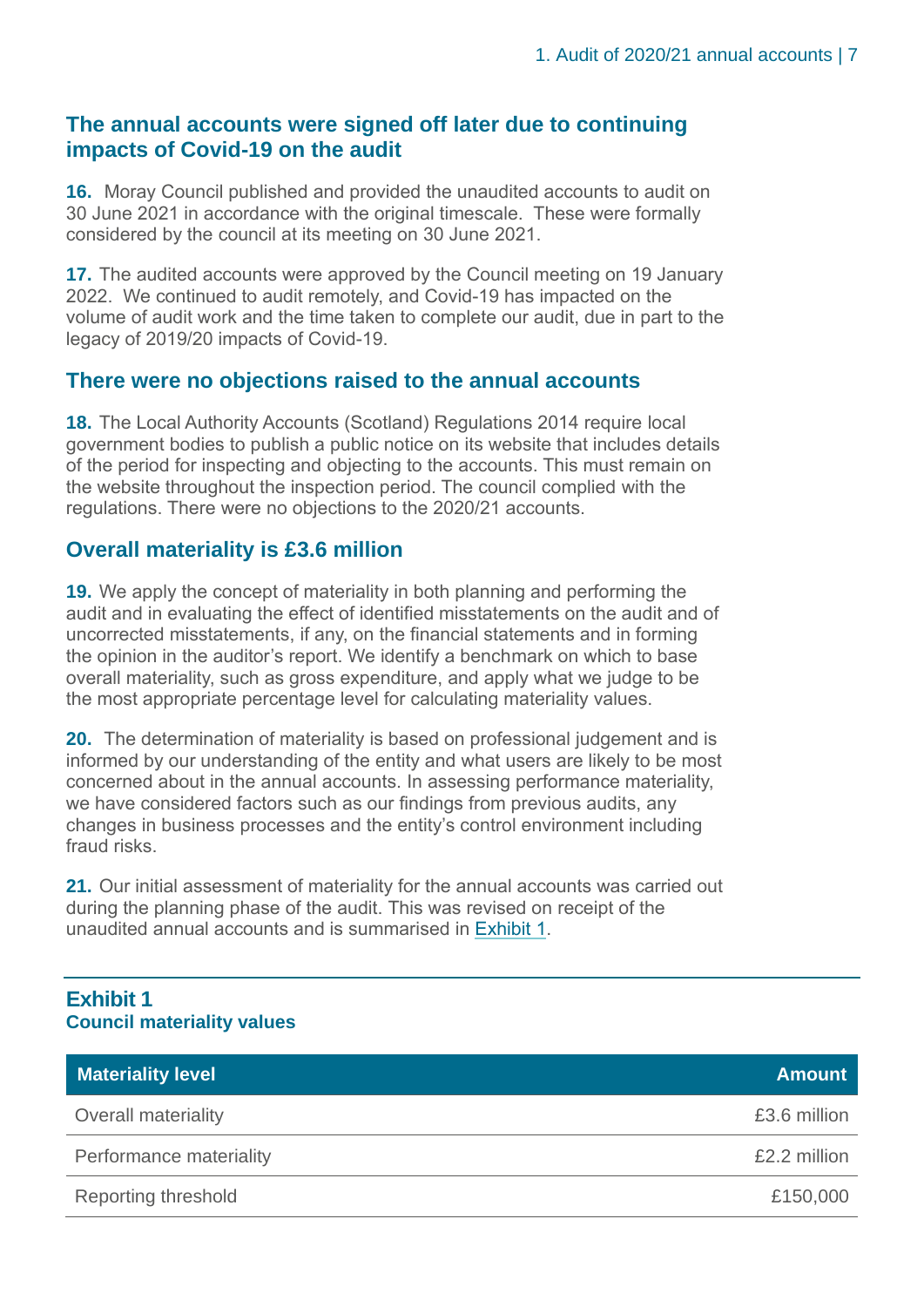<span id="page-7-1"></span>**22.** We also set separate materiality levels for the Connected Charity Trust Funds as outlined in [Exhibit 2.](#page-7-0)

#### <span id="page-7-0"></span>**Exhibit 2 Connected Charity Trust Funds' materiality values**

| <b>Materiality level</b>   | <b>Amount</b> |
|----------------------------|---------------|
| Overall materiality        | £20,000       |
| Performance materiality    | £12,000       |
| <b>Reporting threshold</b> | £980          |

#### **Our audit work addressed the risks of material misstatement**

**23.** Appendix 2 [provides our assessment of the risks of material misstatement](#page-33-0)  [in the annual accounts and any wider audit dimension risks. These risks](#page-33-0)  [influence our overall audit strategy, the allocation of staff resources to the audit](#page-33-0)  [and indicate how the efforts of the team were directed. The appendix also](#page-33-0)  [identifies the work we undertook to address these risks and our conclusions](#page-33-0)  [from this work.](#page-33-0) 

#### **The annual accounts were revised to reflect our significant findings**

**24.** International Standard on Auditing (UK) 260 requires us to communicate significant findings from the audit to those charged with governance, including our view about the qualitative aspects of the body's accounting practices. We have reported a number of issues from the work done on the identified risks of material misstatement. The significant findings are summarised in [Exhibit 3](#page-7-1).

#### **Exhibit 3 Significant findings from the audit of the financial statements**

| <b>Issue</b>                                                                                                                                                                                                                                                                                                                                                 | <b>Resolution</b>                                                         |
|--------------------------------------------------------------------------------------------------------------------------------------------------------------------------------------------------------------------------------------------------------------------------------------------------------------------------------------------------------------|---------------------------------------------------------------------------|
| 1. Accounting for Covid funding<br>Winter and Spring hardship payments from<br>the Scottish Government were treated as<br>principal in the unaudited accounts, with<br>income recognised as part of the General<br>Revenue Grant and expenditure against the<br>associated service line. This was not in line<br>with LASAAC guidance, which identified that | The council amended the audited accounts to<br>correct this misstatement. |
| these should be treated as agency                                                                                                                                                                                                                                                                                                                            |                                                                           |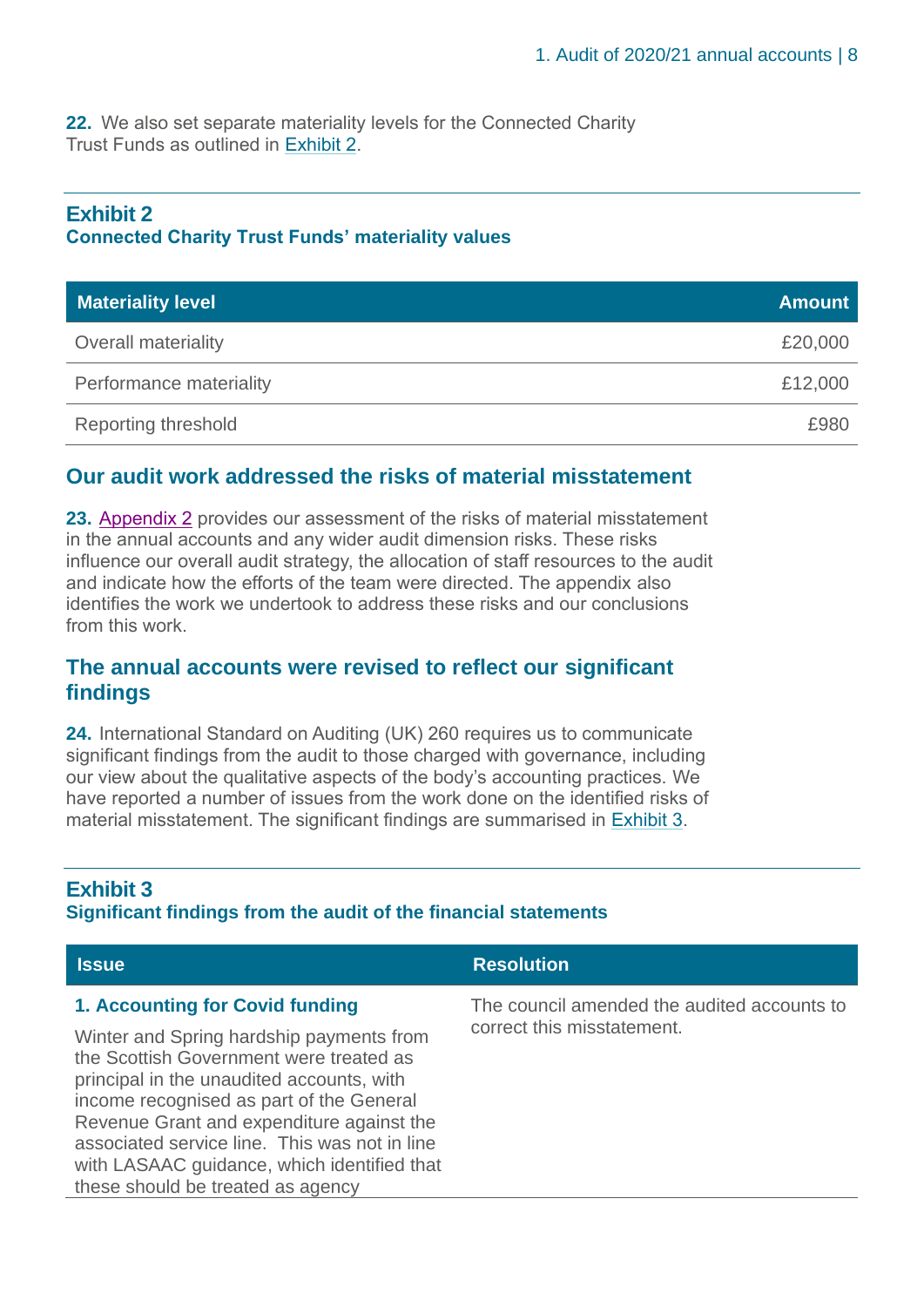| <b>Issue</b>                          | <b>Resolution</b> |
|---------------------------------------|-------------------|
| arrangements. As a result, income and |                   |

### expenditure were overstated by £0.3 million.

#### <span id="page-8-1"></span>**2. Accounting for agency transactions**

The unaudited accounts included both a debtor and a creditor for the £500 bonus payment to social care staff, announced by the Scottish Government on 30 November 2020. The council was acting as an agent of the Scottish Government in making these payments to its own staff and to those in third sector social care. Payments were not made until 2021/22 and so should not have been included in the 2020/21 accounts. As a result, debtors and creditors were overstated by £1.3 million.

#### **3. Accounting for personal protective equipment (PPE)**

Due to the late publication of guidance and availability of information, the unaudited accounts did not include the notional funding or costs of Covid-19 PPE and testing kits. These were supplied, free of charge, to local authorities in 2020/21 by National Services Scotland (NSS).

NHS NSS data on PPE issued to community hubs were not agreed until the end of June.

LASAAC guidance to practitioners in July 2021 advised on the accounting treatment of PPE and testing kits.

The council amended the audited accounts to correct this misstatement.

The council amended the audited accounts to recognise receipt and use of this equipment in 2020/21.

In accordance with the guidance, an additional £0.4 million of income and expenditure has been included in the audited accounts. There was no impact on the council's reserves or net assets.

#### <span id="page-8-0"></span>**4. Revaluation of non-current assets**

The council operates a five-year rolling programme of revaluations with whole asset classes being valued once every five years. No indexation or other adjustment is applied in the intervening years leading to significant movements in value every five years. A full valuation exercise of Land and Buildings was completed during 2020/21, with houses valued in 2019/20, so the amounts in the unaudited accounts were not materially misstated.

However, going forward the council needs to review its policy on revaluations to ensure that (per the Accounting Code of Practice),

In future years management need to review whether carrying amounts have varied materially at the year end. This might include indexation of property valuations annually based on BCIS movements assessed by the valuer or a rolling programme sampling assets from each major asset class

#### **Recommendation 1**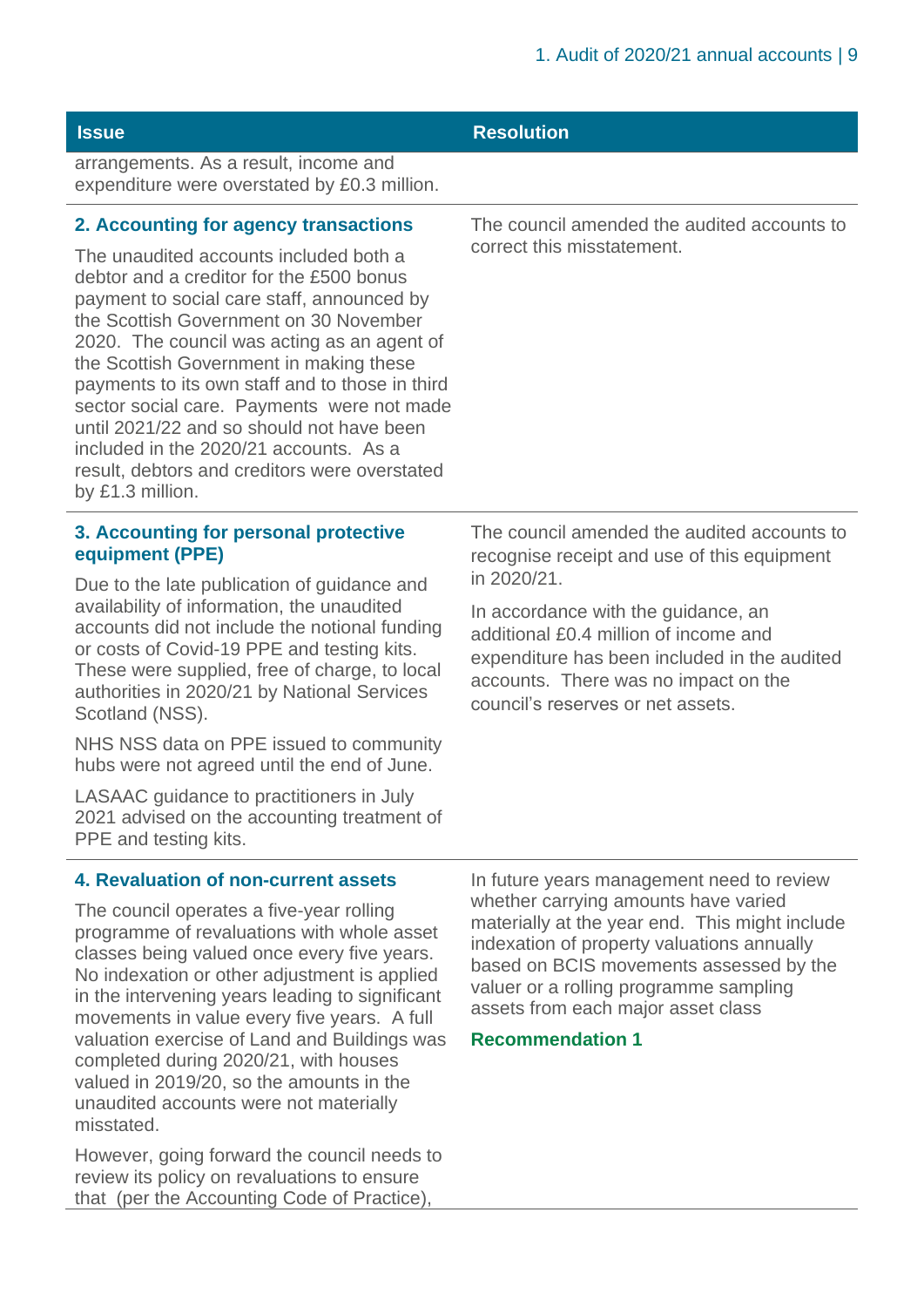<span id="page-9-0"></span>

| <b>Issue</b>                                                                                                                                                                                                                                                                              | <b>Resolution</b>                                                                                                                                                            |  |
|-------------------------------------------------------------------------------------------------------------------------------------------------------------------------------------------------------------------------------------------------------------------------------------------|------------------------------------------------------------------------------------------------------------------------------------------------------------------------------|--|
| "the carrying amount does not differ<br>materially from that which would be<br>determined using the current value at the end<br>of the reporting period".                                                                                                                                 |                                                                                                                                                                              |  |
| 5. Classification errors identified by<br>finance staff                                                                                                                                                                                                                                   | The council amended the audited accounts to<br>correct these misstatements.                                                                                                  |  |
| At the start of the audit, finance staff advised<br>us of four classification errors that they had<br>identified but not corrected in the unaudited<br>accounts. As a result, debtors and creditors<br>were understated by £1.4 million.                                                  |                                                                                                                                                                              |  |
| <b>6. Accounting for Moray Leisure Limited</b>                                                                                                                                                                                                                                            | Finance staff have agreed to revisit how they                                                                                                                                |  |
| The council has included Moray Leisure<br>Limited (MLL) as an associate within its group<br>accounts. Our review, prompted by the                                                                                                                                                         | account for Moray Leisure Limited as part of<br>their preparation of the 2021/22 annual<br>accounts.                                                                         |  |
| additional support required by councils to<br>their leisure trusts due to Covid-19,<br>concluded that it should be treated as a<br>subsidiary.                                                                                                                                            | Management have decided not to amend the<br>accounts to include MLL as a subsidiary. The<br>amounts involved are not material to our<br>opinion on the financial statements. |  |
|                                                                                                                                                                                                                                                                                           | <b>Recommendation 2</b>                                                                                                                                                      |  |
| <b>7. Remuneration Report</b>                                                                                                                                                                                                                                                             | The audited accounts have been amended to                                                                                                                                    |  |
| The Remuneration Report disclosures in the<br>unaudited accounts did not include the Chief<br>Social Work Officer or the Chief Education<br>Officer. The Local Government and Housing<br>Act 1989 requires that both these posts are<br>included in the council's Remuneration<br>Report. | include disclosures for the Chief Social Work<br>Officer and Chief Education Officer.                                                                                        |  |
| 8. Management Commentary                                                                                                                                                                                                                                                                  | The council amended the management                                                                                                                                           |  |
| In previous years, we have recommended<br>that the council review its management<br>commentary against the expectations set out<br>in the Accounts Commission's Financial                                                                                                                 | commentary to improve the clarity of<br>reporting on how the council performed<br>against its budget and how this is reconciled<br>to the financial statements.              |  |
| Overview report 2017/18. Improvements<br>have been made this year, but amendments                                                                                                                                                                                                         | <b>Recommendation b/f 3</b>                                                                                                                                                  |  |

were required to improve the clarity of the

reporting of financial performance.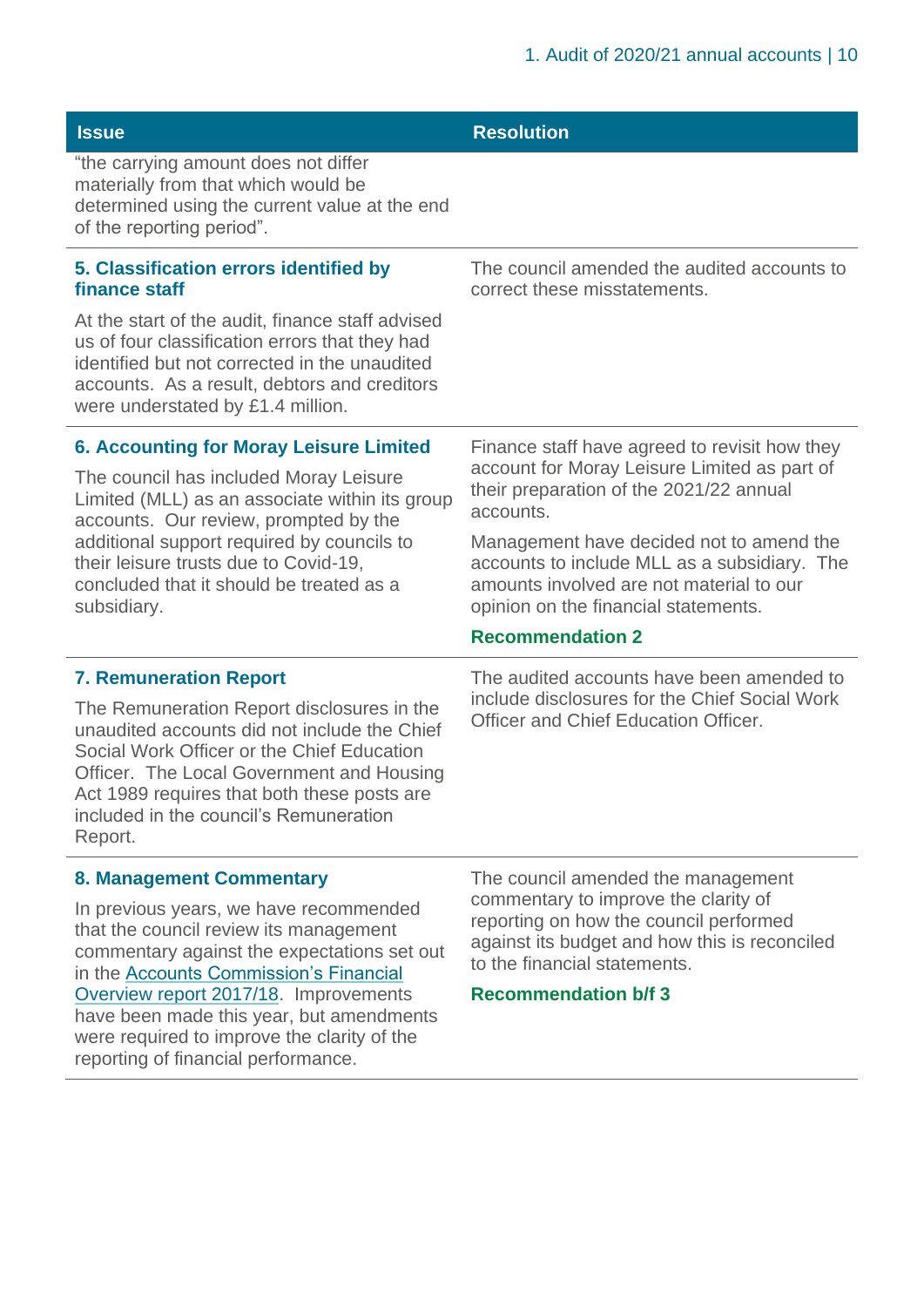#### **Total identified misstatements (£4 million) exceeded our performance materiality threshold resulting in additional testing**

**25.** Our audit identified misstatements of £4 million which exceeds our performance materiality threshold. We considered the impact of these misstatements on our audit approach and the need for further testing as follows:

- the adjustments for Covid-19 funding and agency transactions result from the misinterpretation of, and lateness of, guidance on these funding streams. We reviewed all other Covid-19 funding streams and confirmed that they had been accounted for in line with the latest guidance
- the adjustment for PPE and testing kits is as a result of specific late guidance and has been subject to review by the auditors of National Services Scotland and as part of the audit of the council, with the council fully complying with the guidance. We have concluded that the identified misstatement does not indicate further systemic error
- the classification errors resulted from the inclusion of debit balances within creditors and credit balances within debtors. We reviewed the debtors and creditors schedules and did not identify any other balances that had been netted-off and misclassified
- we reviewed all of the other group bodies the council includes as associates in its group accounts and concluded that they had been correctly classified.

**26.** The accounts were amended to reflect the majority of the identified misstatements. The net effect of the adjustments made (including those below our clearly trivial threshold) was to increase other comprehensive income, net assets, and unusable reserves by £0.1 million.

**27.** It is our responsibility to request that all misstatements, other than those below the reporting threshold, are corrected although the final decision on making the correction lies with those charged with governance considering advice from senior officers and materiality.

**28.** There are two uncorrected misstatements in the audited accounts. Had these adjustments been made, the surplus on the provision of services would have decreased by £0.2 million and net assets and reserves would have increased by £0.034 million. Management have not made these adjustments as they consider they are not material to the users of the accounts.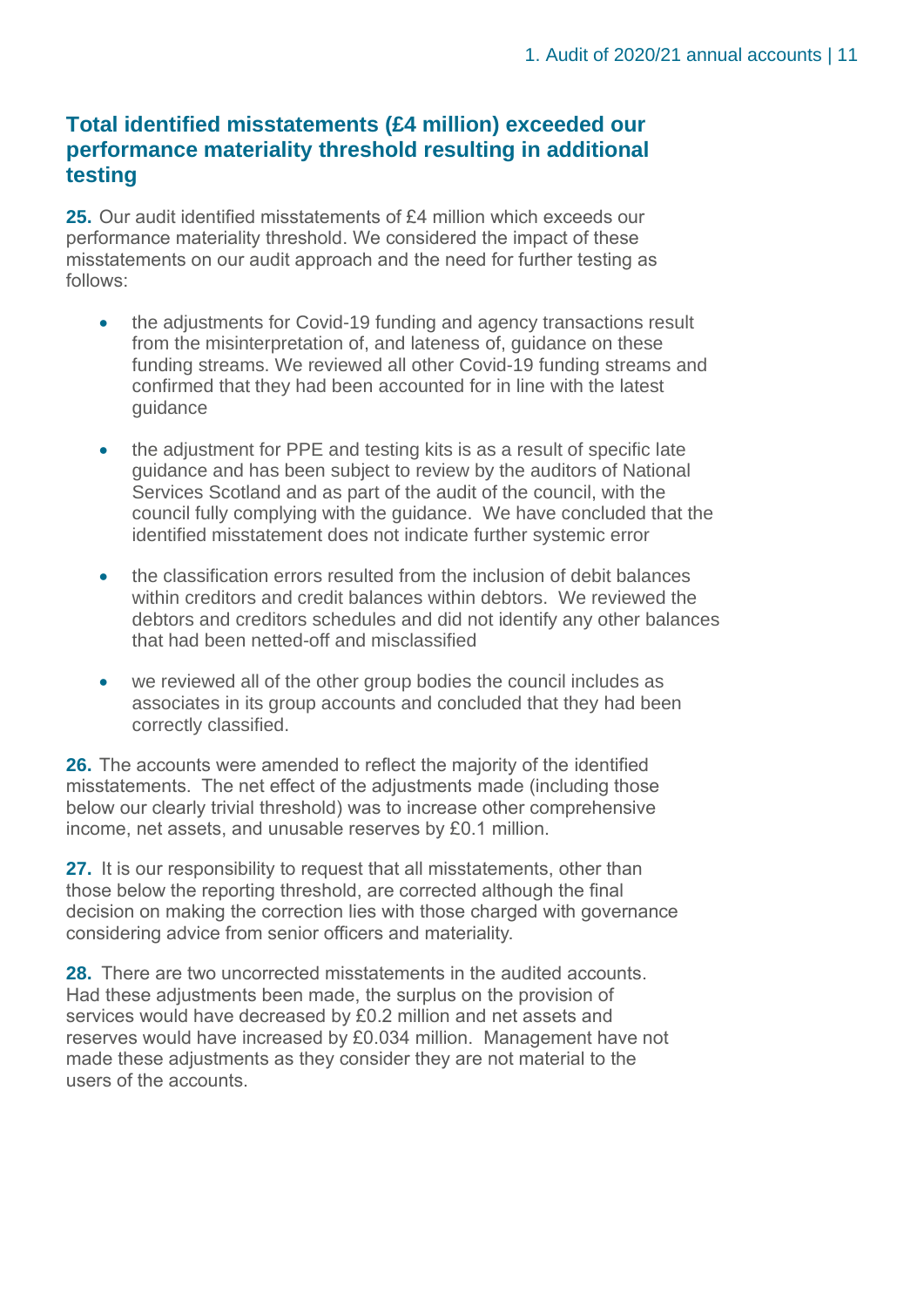#### **The council has made good progress with the reorganisation of its section 106 trusts**

**29.** The council transferred 23 of its 31 section 106 trusts into a single trust, 'The Moray Council Charitable Trust', during the year. One of the remaining trusts is in deficit and another has assets of less than £100. We understand that the council plans to contact the Scottish Charity Regulator (OSCR) about winding up these trusts.

#### **Reasonable progress was made on prior year recommendations**

**30.** The council has completed four of the nine prior year recommendations. For actions not yet implemented, revised responses and timescales have been agreed with management, and are set out in [Appendix 1.](#page-26-0)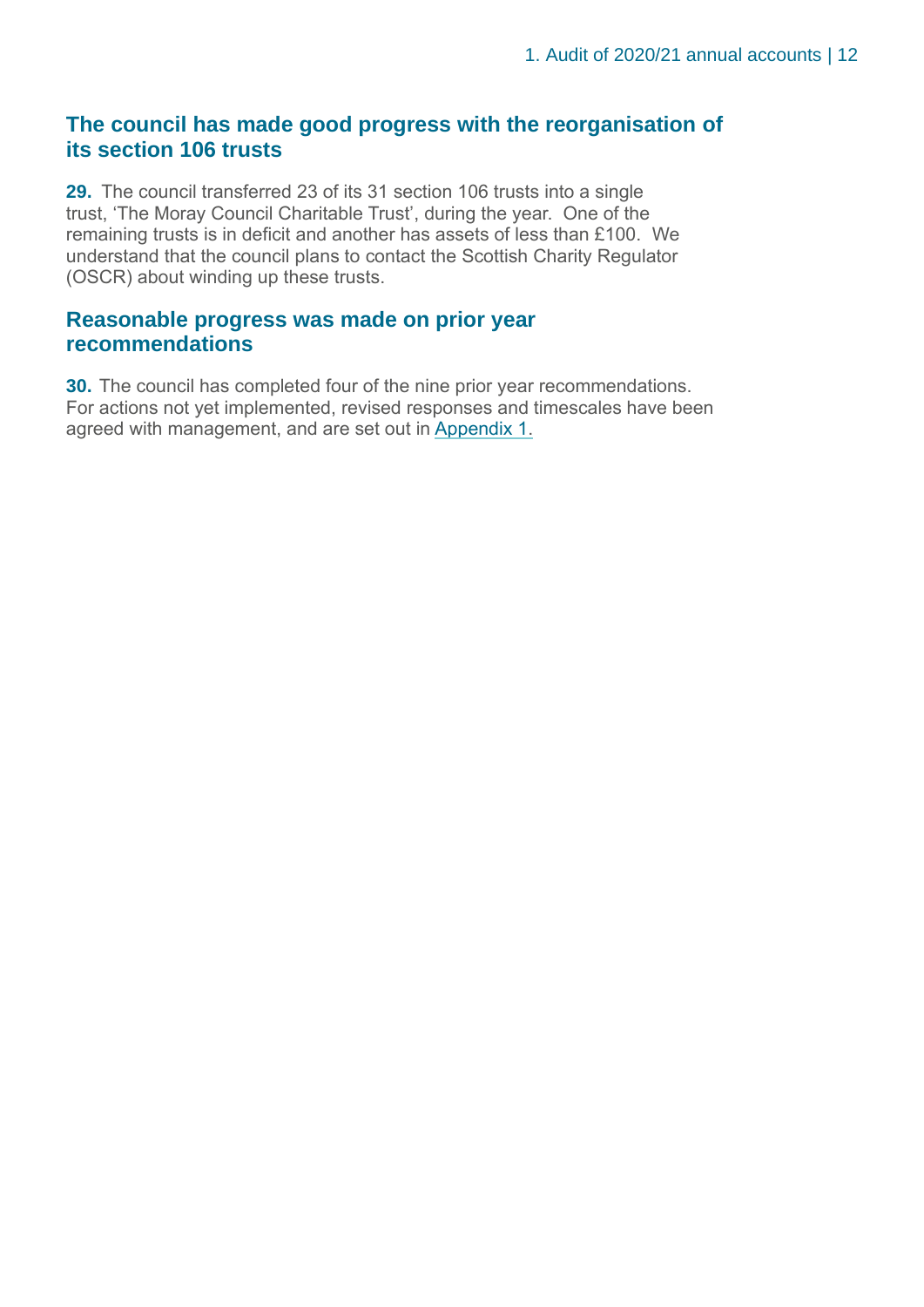# <span id="page-12-0"></span>**2. Financial management**

Financial management is about financial capacity, sound budgetary processes and whether the control environment and internal controls are operating effectively.

### **Main judgements**

The council increased its General Fund by £21 million during 2020/21, mainly due to additional Covid-19 funding (£16 million) which has been carried forward.

The council paid out £32 million in covid grants to businesses and individuals on behalf of the Scottish Government.

The council has a good track record of delivering savings, but the pandemic affected this in 2020/21.

The council spent £51 million on capital projects during 2020/21, less than planned due to Covid-19.

Financial management continued to be effective during 2020/21.

#### **The council planned to use £4 million of reserves during 2020/21 but due to additional Covid funding and underspends it increased its General Fund balance by £21 million**

**31.** In March 2021, the council approved its net revenue general services budget (£212 million) for 2020/21. In order to balance the budget, the council required to make £3.1 million in savings and use £2.3 million of its general fund reserves. Following confirmation of the 2019/20 outturn position and other in-year adjustments, the budgeted use of reserves was increased to £4 million.

**32.** The council underspent its revised general fund budget by £25 million in 2020/21 and added £21 million to its general fund reserve, instead of reducing it by £4 million as planned. The majority of this underspend resulted from late and unspent Covid-19 funding from the Scottish Government (£16 million). Underspends against service budgets totalled £4 million. The more significant service under- and over-spends are summarised in [Exhibit 4](#page-13-0). The council also achieved an under-spend of £4 million corporately through reduced loans charges (due to reduced capital expenditure resulting from Covid-19) and higher than expected vacancy levels.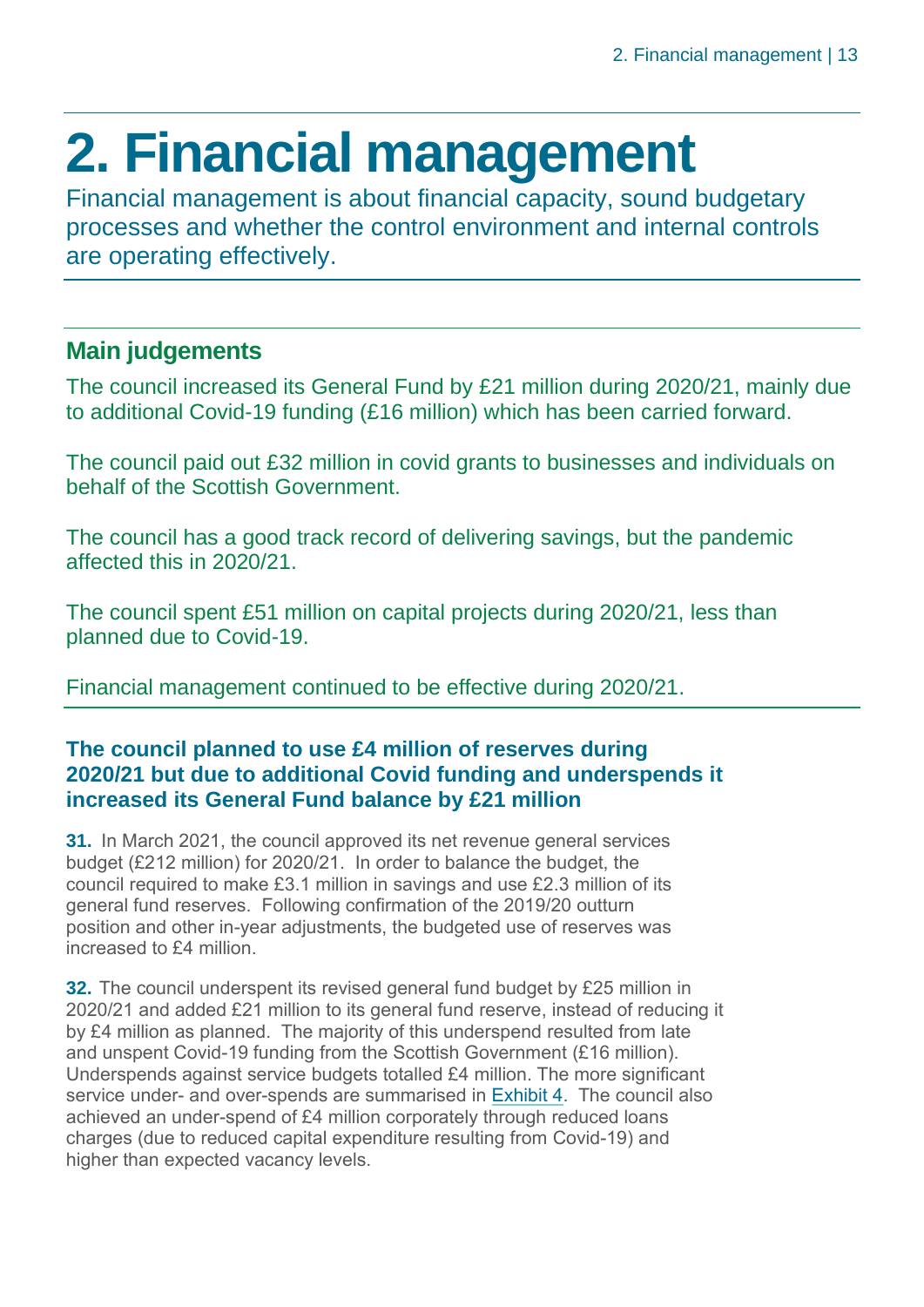#### <span id="page-13-0"></span>**Exhibit 4**

#### **Summary of significant under/overspends against budget**

| <b>Area</b>                                  | Em  | <b>Reason for variance</b>                                                                                                                                                                                          |
|----------------------------------------------|-----|---------------------------------------------------------------------------------------------------------------------------------------------------------------------------------------------------------------------|
| <b>Underspends</b>                           |     |                                                                                                                                                                                                                     |
| Education                                    | 2.1 | Devolved School budgets were<br>underspent due to school closures in<br>response to the pandemic and Pupil<br>Equity Funds underspends based on<br>funding covering the academic year.                              |
| <b>Children's Social Work services</b>       | 3.0 | Reduced costs of care due to change in<br>number and types of placements.                                                                                                                                           |
| <b>Overspends</b>                            |     |                                                                                                                                                                                                                     |
| <b>Environmental and Commercial Services</b> | 2.3 | Reduction in income from car parking,<br>recycling and school meals; overspend<br>on winter maintenance due to severe<br>weather and shortfall in fees charged to<br>capital works due to pandemic<br>restrictions. |

Source: Moray Council 2020/21 Annual Accounts

#### **The Covid-19 pandemic had a significant impact on the 2020/21 budget**

**33.** The council spent £6 million of the additional £22 million of Covid grant funding received during 2020/21 resulting in a surplus of £16 million to be carried forward for use in future years.

**34.** Funding received included £9 million of general Covid-19 funding as well as £2.8 million received as part of the Scottish Government's Loss of Income scheme.

**35.** The £16 million surplus attributed to Covid-19 is being carried forward in the council's earmarked reserves and will be used to support £10.8 million of expenditure in 2021/22. The main areas to be funded from this reserve include education recovery (£4 million), loss of income (£1.6 million), early learning and childcare expansion (£1 million) and discretionary business grants (£1.2 million).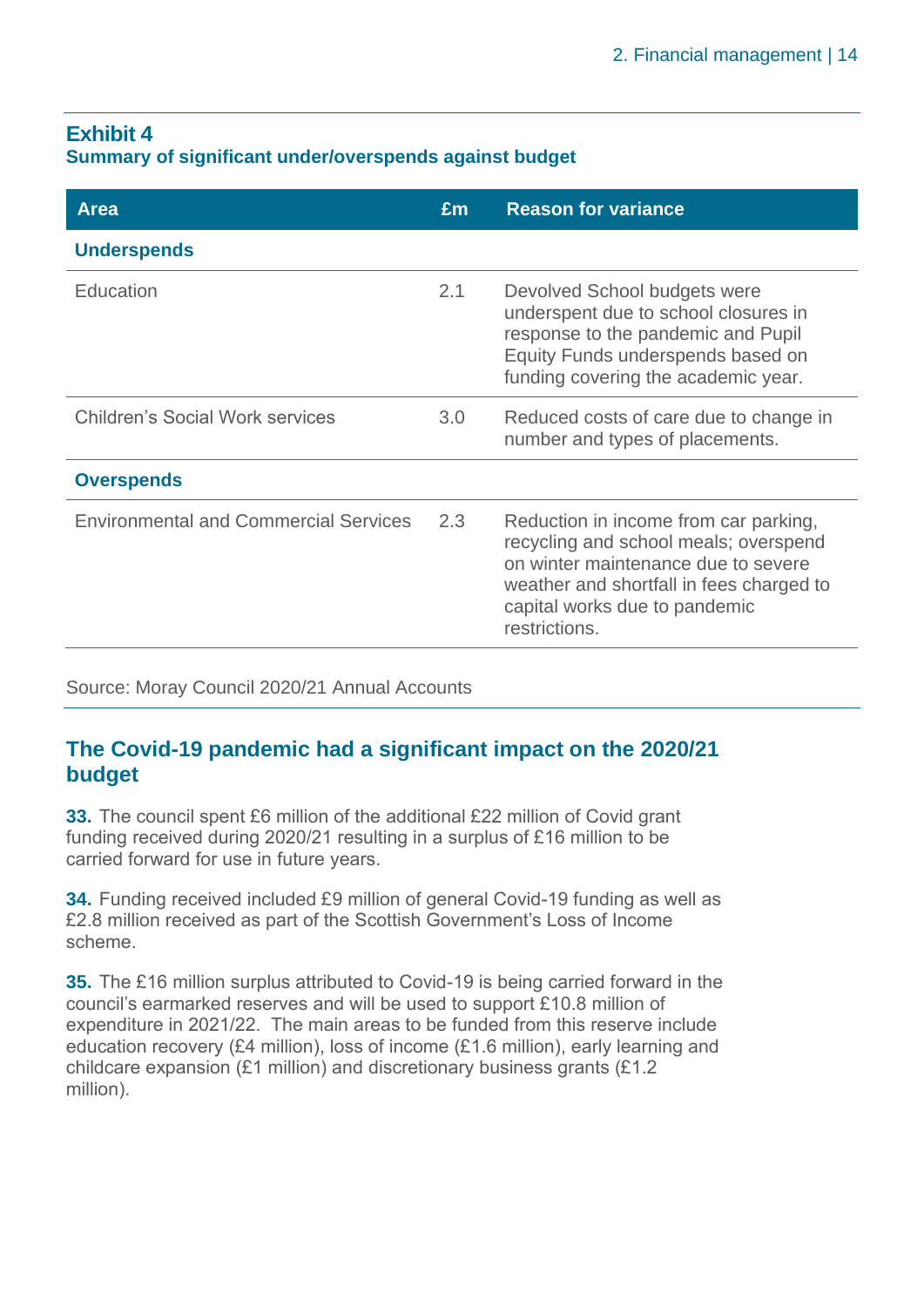#### **The council paid out £32 million in covid grants to businesses and individuals on behalf of the Scottish Government**

**36.** In response to the pandemic, the council administered a number of grant schemes on behalf of the Scottish Government. The council made grant payments of £32 million in 2020/21.

**37.** The Small Business Support Grant Fund and Retail, Hospitality and Leisure Support Grant Fund were administered by the council's revenues team, with a total of £19.2 million paid to qualifying businesses. A further £10.6 million was paid by the council through the Strategic Framework Business Fund and subsequent top-up to the Retail, Hospitality and Leisure Support Grant Fund.

**38.** £2 million was also paid to businesses and individuals through several smaller funding schemes including the Taxi and Private Hire Vehicle fund and several hardship grants.

**39.** For the more significant funding streams, we reviewed the arrangements and controls implemented by the council for processing grant applications to ensure only eligible applicants received payments and concluded that these were appropriate.

#### **The council has a good track record of delivering savings, but the pandemic affected this in 2020/21**

**40.** As reported in our [Best Value Assurance Report,](https://www.audit-scotland.gov.uk/uploads/docs/report/2020/bv_200827_moray.pdf) the council has a good track record of delivering or exceeding its savings targets. Due to the pandemic, the council achieved only £2.1 million (68%) of the £3.1 million planned savings included in the 202/21 budget. Recurring savings of £0.7 million on provision of care for young children have been included in the 2021/22 budget.

#### **The housing revenue account balance increased by £0.2 million during 2020/21**

**41.** The council is required by legislation to maintain a separate housing revenue account (HRA) and to ensure that rents are set to a level which will at least cover the costs of its social housing provision.

**42.** Budgeted gross expenditure for the HRA in 2020/21 was £20.6 million, to be funded by council house rents (£20.2 million), other income (£0.3 million) and reserves (£0.1 million).

**43.** The HRA balance increased by £0.2 million to £2.4 million which will be carried forward to future years.

#### **The council spent £51 million on capital projects during 2020/21, less than planned due to Covid-19**

**44.** In February and March 2020, the council approved Capital Plans totalling £70 million (£42 million for general services and £28 million for HRA) for 2020/21. Due to the pandemic, the council spent only £51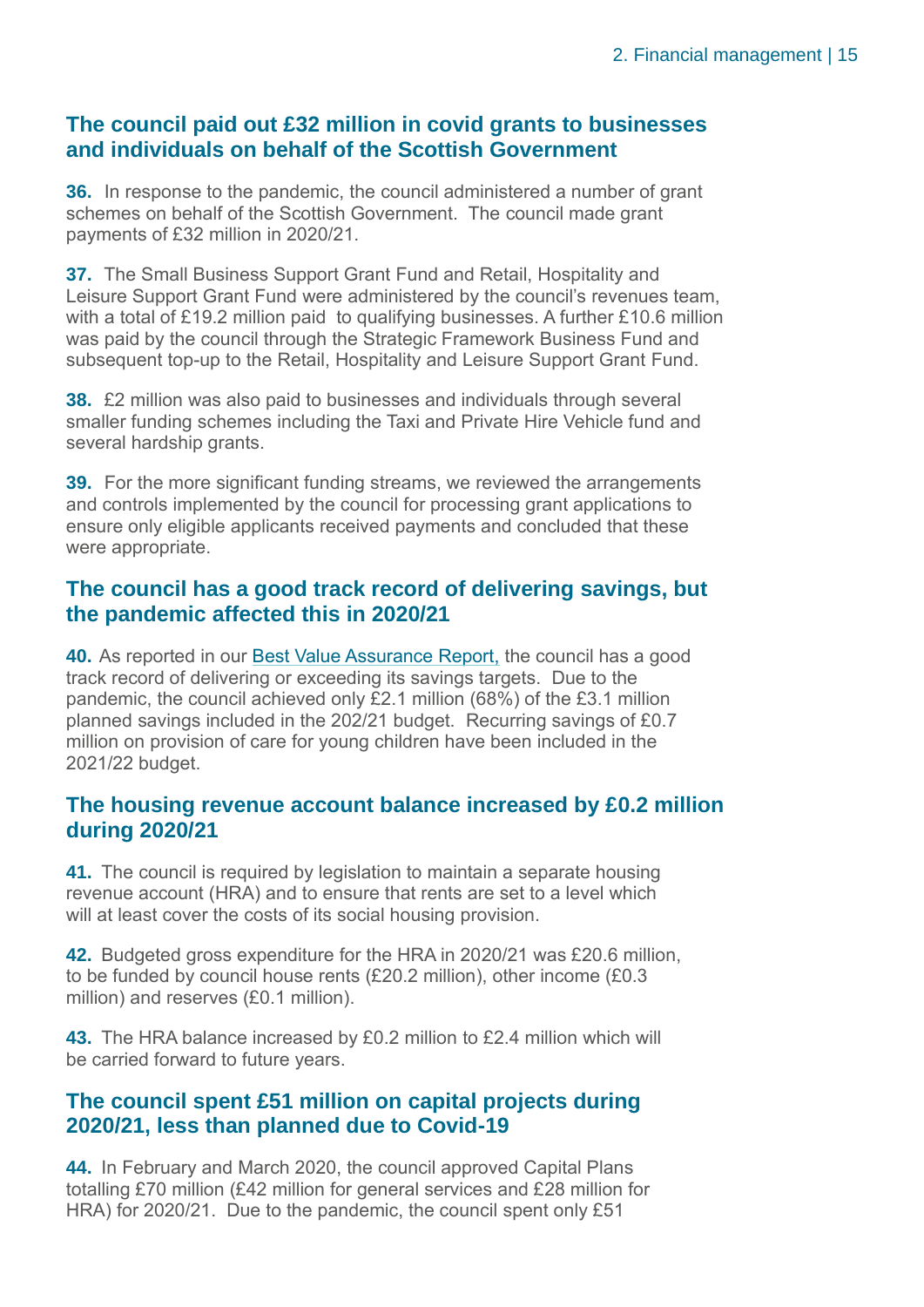million (73%) on capital projects during 2020/21. The majority of the underspend was due to reduced spend on housing new builds (£10.4 million) and housing improvements (£6.3 million).

**45.** Over £8 million was invested in new council houses and £4 million in improving the current housing stock. Within general services, the majority of expenditure (£20 million) related to schools (new build and improvements to existing buildings) and facilities for early learning and childcare.

**46.** [Exhibit 5](#page-15-0) sets out how capital expenditure was funded during the last five years. In 2018/19 and 2019/20 the council received additional capital grant to fund the new Lossiemouth High School which became operational in 2020/21. The council's underlying need to borrow increased by £20.7 million during 2020/21.

#### <span id="page-15-0"></span>**Exhibit 5 Sources of finance for capital expenditure**



Source: Moray Council annual accounts

#### **Capital receipts have been used to fund transformation projects during 2020/21**

**47.** Scottish Ministers permit councils to use capital receipts to fund projects designed to transform service delivery to reduce costs and/or reduce demand, or both. The council used £0.2 million of its capital receipts to fund transformation projects during 2020/21.

**48.** The guidance only permits councils to use capital receipts to fund transformation for one more year: 2021/22. The council has £2.7 million of capital receipts at 31 March 2021 available to fund transformation projects but has still to decide how it will use them during 2021/22.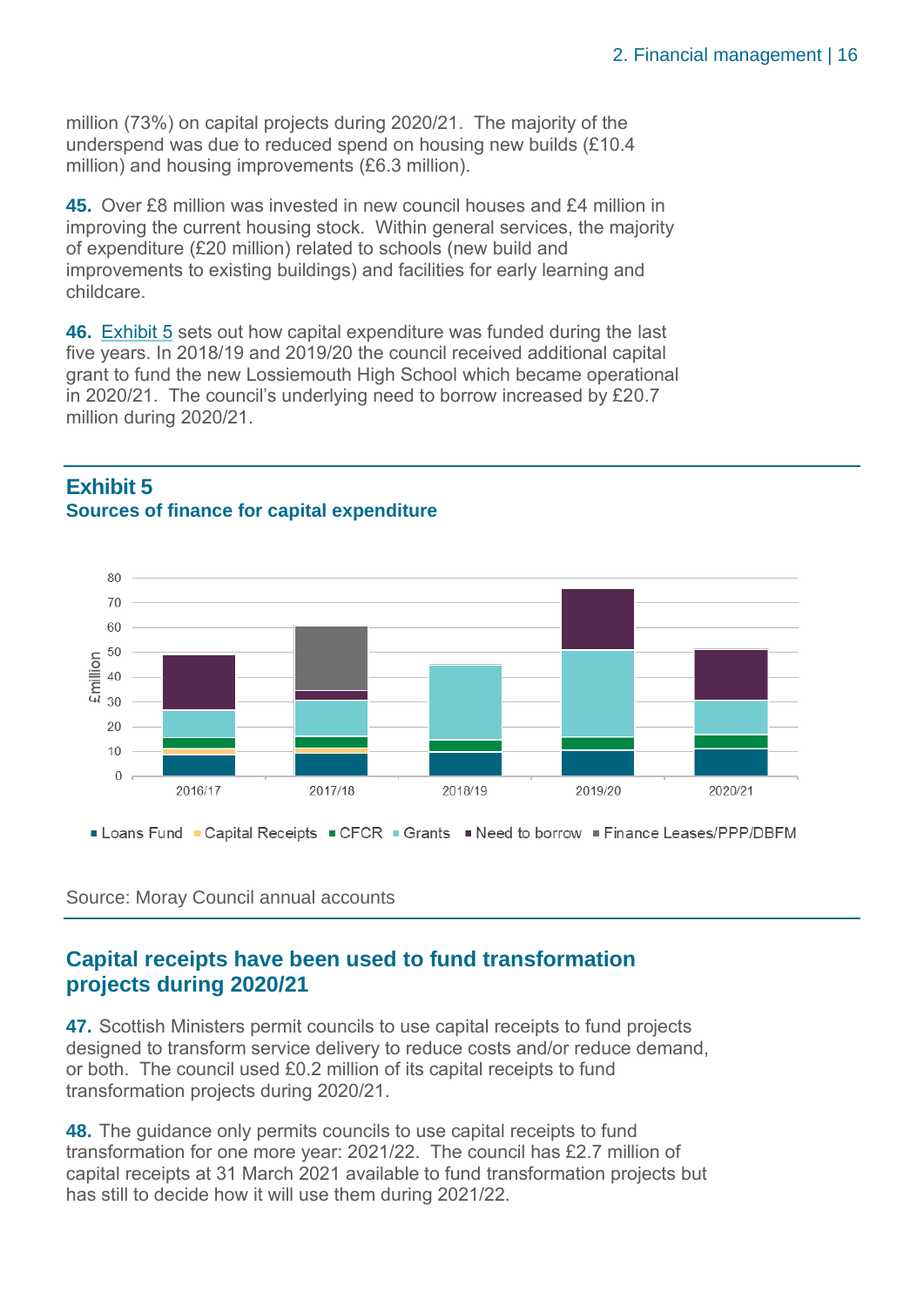#### **Financial management continued to be effective during 2020/21**

**49.** As reported in our [Best Value Assurance Report,](https://www.audit-scotland.gov.uk/uploads/docs/report/2020/bv_200827_moray.pdf) the council receives good quality information about its finances. During 2020/21 quarterly budget monitoring reports continued to be reported to members at the Economic Growth, Housing and Environmental Sustainability Committee. Regular financial planning updates were also provided to members containing information on the financial impact of Covid-19 on the council's finances, financial forecasts and savings proposals for inclusion in the 2021/22 budget.

#### **Financial systems of internal control were operating effectively, but there were some weaknesses**

**50.** As part of our audit, we identify and inspect the key internal controls in those accounting systems which we regard as significant to produce the financial statements. Our objective is to gain assurance that the council has systems of recording and processing transactions which provide a sound basis for the preparation of the financial statements.

**51.** Our findings were included in our management report which was considered by the Audit and Scrutiny Committee in September 2021. We concluded that key controls were operating effectively, with the exception of payroll validation checks, completion of the housing rents reconciliation and the authorisation of journal entries. We revised our audit approach in response to the weaknesses identified to enable us to obtain sufficient assurance to conclude on the 2020/21 annual accounts.

#### **The council has made good progress in investigating NFI matches**

**52.** The National Fraud Initiative (NFI) is a counter-fraud exercise across the UK public sector which aims to prevent and detect fraud. The council has taken a risk-based approach to the investigation of matches. Good progress has been made in investigations for this NFI cycle.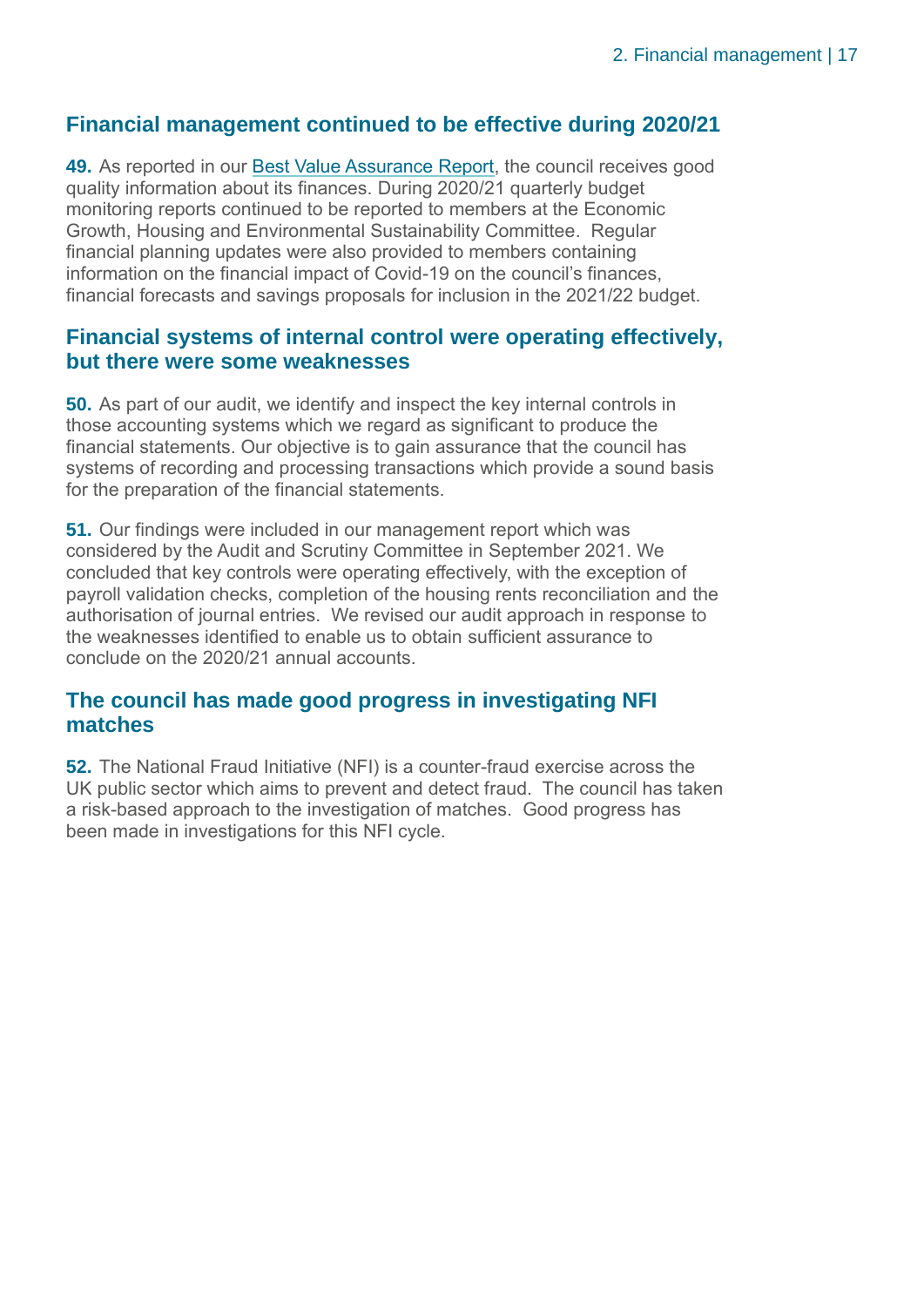# <span id="page-17-0"></span>**3. Financial sustainability**

Financial sustainability looks forward to the medium and long term to consider whether the council is planning effectively to continue to deliver its services or the way in which they should be delivered

### **Main judgements**

The council forecasts a small overspend against its revised 2021/22 general services budget and expects to achieve most of its planned savings.

The medium-term financial plan has been updated to reflect the impact of the pandemic. Covid-19 earmarked reserves will be used to balance the budget in 2021/22 and 2022/23 with new transformational projects and other approaches developed to deliver savings from 2023/24.

Over £100 million will be invested in strategic projects over the next 10 years as part of the Moray Growth Deal.

#### **2021/22 savings targets are less than previous years**

**53.** In March 2021, the council approved its 2021/22 general services revenue budget. Budgeted net expenditure of £214 million was approved after deduction of savings targets totalling £2.6 million (2019/20: £3.1 million). Half of this savings target (£1.3 million) relied on the use of financial flexibilities permitted by the Scottish Government in response to funding pressures resulting from the pandemic. The remaining savings include £0.7 million from Children's Services (refer to paragraph 40 above), £0.1 million from the council's transformation programme and £0.1 million of non-recurring savings.

#### **The council forecasts a small overspend on its revised budget and that most of its planned savings will be achieved**

**54.** The council has continued to update its budget during the year to reflect additional budget pressures, receipt of additional government grant and the 2020/21 outturn. The current budget is £239 million. As part of these revisions, the council agreed to use some of the additional Covid-19 funding, received in late 2020/21 and held as earmarked reserves, to balance the current year budget in place of financial flexibilities.

**55.** The latest budget monitoring report (30 September 2021) forecasts an overspend of £0.3 million against the revised budget for 2021/22, and the council is on track to deliver the majority of its planned savings.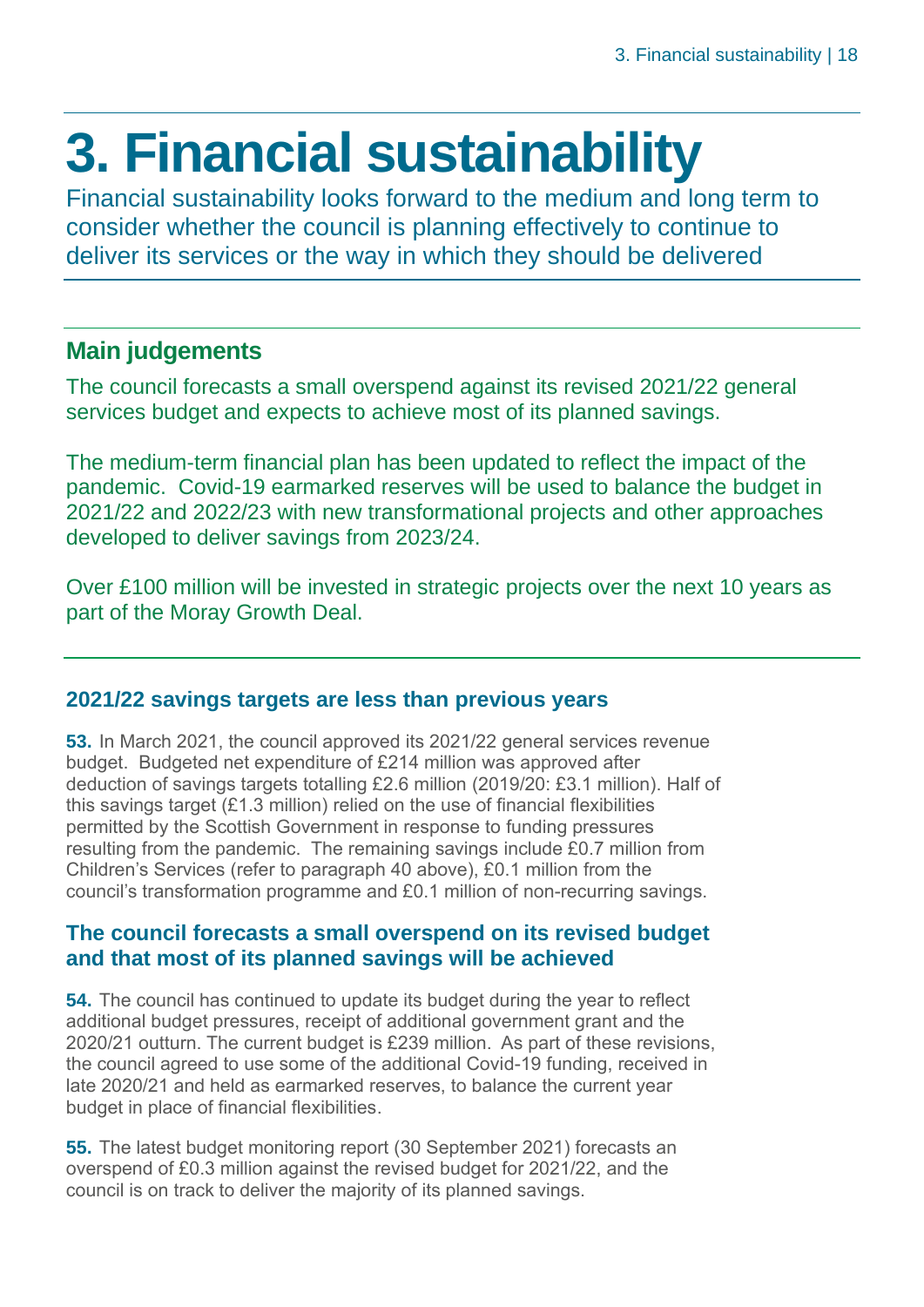#### **There has been a significant increase in the level of General Fund reserves, as a result of Covid-19 funding**

**56.** The level of usable reserves held by the council increased from £31 million in 2019/20 to £53 million in 2020/21. The General Fund is the largest usable reserve and is used to support the delivery of services. The net General Fund surplus for 2020/21 was £21 million. This surplus is significantly higher than previous years due to additional 2020/21 Covid-19 funding from the Scottish Government which remains unspent at 31 March 2021.

**57.** General Fund reserves of £42 million include £16 million of Covid-19 earmarked funding and £26 million earmarked for specific future commitments such as early years and childcare expansion (£0.6 million) and pupil equity fund (£0.8 million). Earmarked reserves also include £7 million which has been set aside to fund transformation projects and council priorities.

**58.** The unearmarked General Fund balance of £15 million is held as a contingency to provide cover for unexpected expenditure and as a working balance to help cushion the impact of uneven cash flows.

**59.** [Exhibit 6](#page-18-0) provides an analysis of the General Fund and HRA over the last five years.



#### <span id="page-18-0"></span>**Exhibit 6 Analysis of general fund and HRA balances**

Source: Moray Council's 2016/17 to 2020/21 Annual Accounts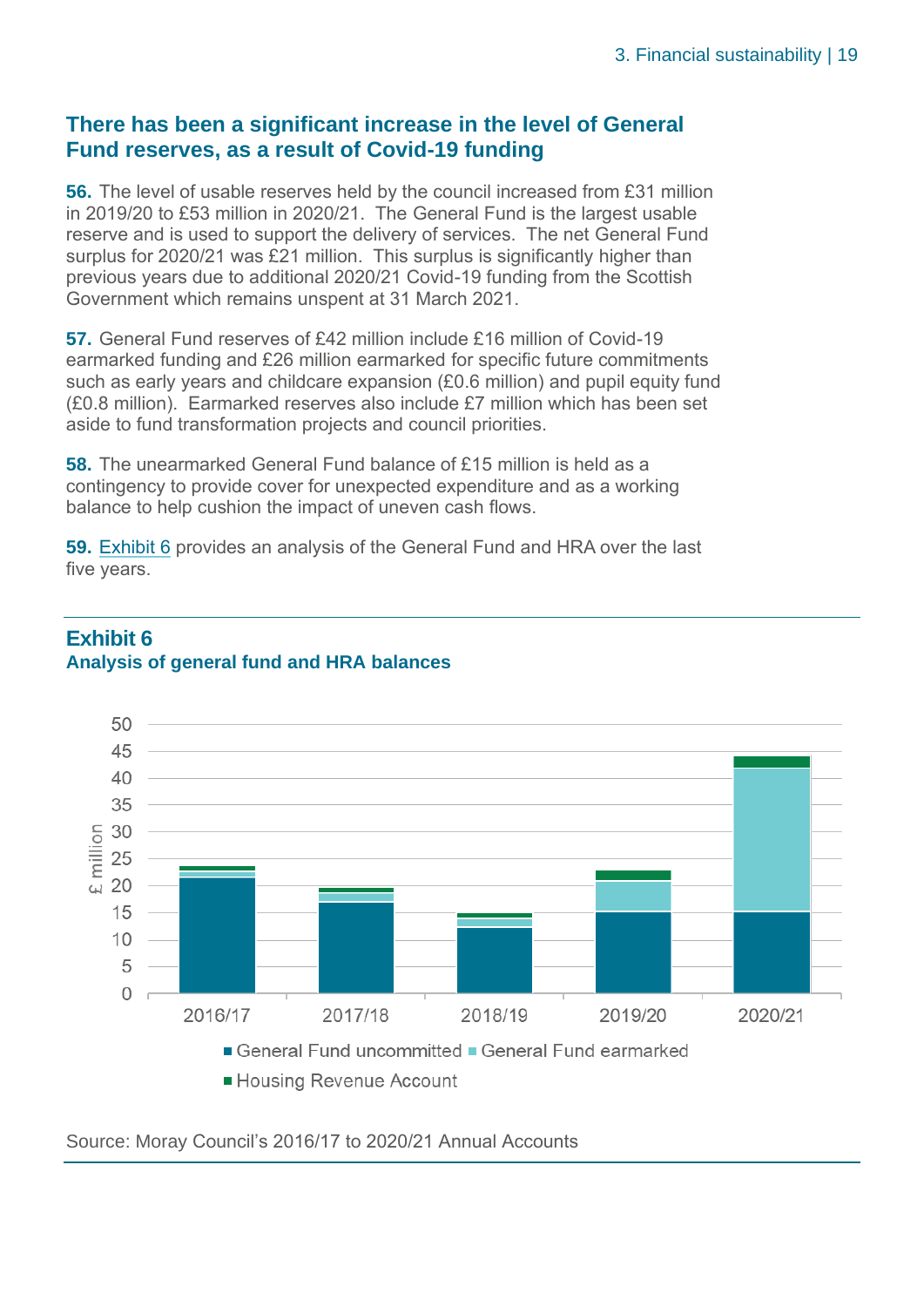**60.** In September 2021, the council agreed to earmark a further £8.8 million of the uncommitted General Fund balance for council priorities including borrowing costs associated with the Moray Growth Deal (see paragraphs 65 & 66 below).

#### **The council is no longer in danger of running out of reserves in the next two years**

**61.** In previous years we reported that the council was in danger of running out of reserves in the medium term. The Local Government in Scotland: Financial Overview 2019/20 notes this is no longer the case, with the council achieving surpluses and increasing reserves. Although the council plans to use significant Covid-19 reserves to balance its budget going forward (refer to paragraph 64 for details), the level of reserves and recent surpluses means that Moray Council is no longer in danger of running out of reserves in the next two years.

#### **Medium term financial plans are in place and have been updated to reflect the impact of the pandemic**

**62.** An updated medium to long term financial strategy was approved as part of the council's budget setting process in March 2021. This was further updated in November 2021 to reflect the impact of the pandemic and other additional budget pressures on the council's short to medium term financial plans.

**63.** [Exhibit 7](#page-19-0) shows the projected funding gaps to 2024/25. Longer term projections (based on mid-point scenario) indicate annual budget gaps of between £3 and £4 million over the following seven years.



#### <span id="page-19-0"></span>**Exhibit 7 Identified funding gaps 2021/22 – 2024/25**

Source: Moray Council's Short to Medium Term Financial Planning report – 30 November 2021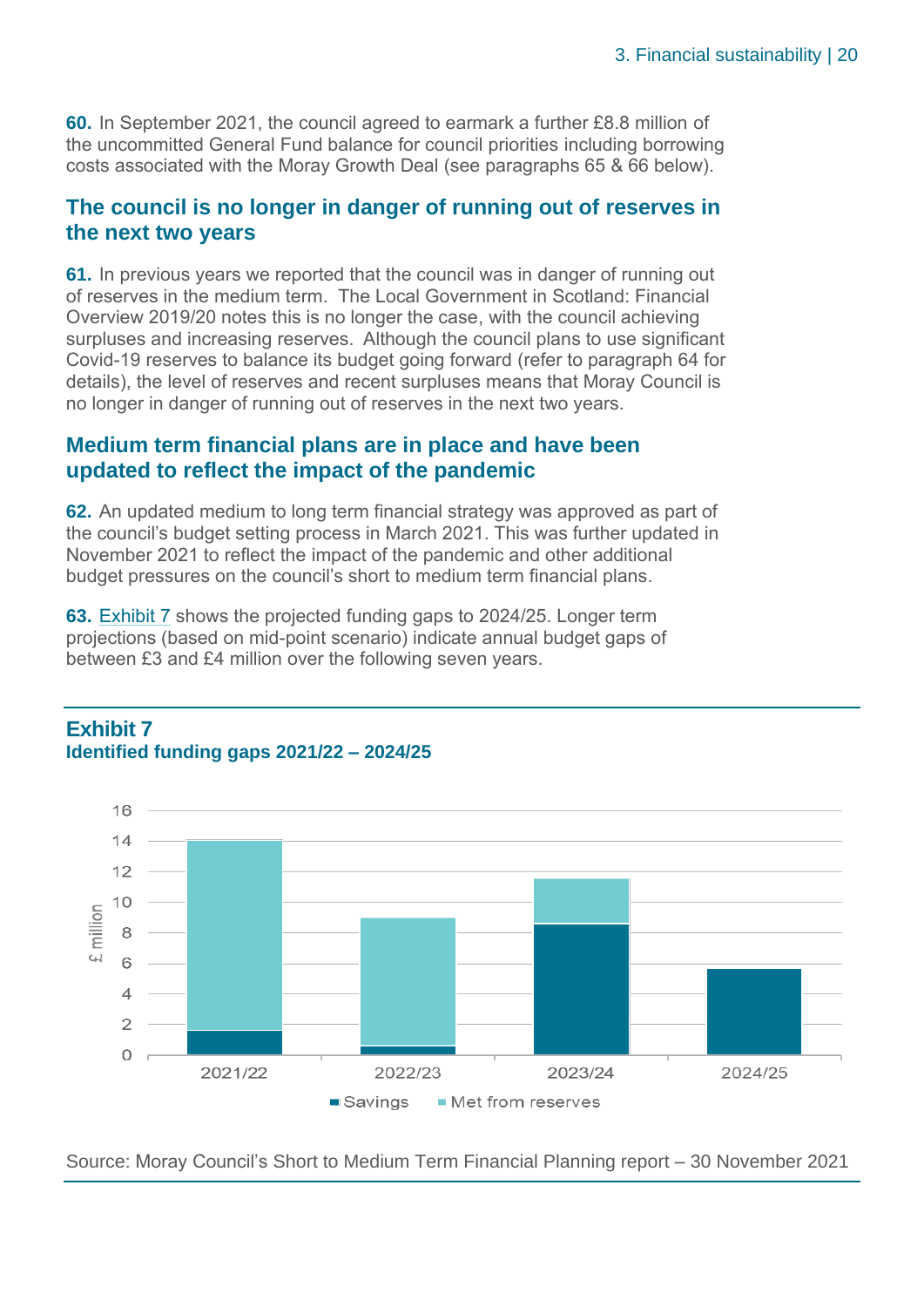#### **Covid-19 earmarked reserves will be used to balance the budget in 2021/22 and 2022/23 with new transformational projects developed to deliver savings from 2023/24**

**64.** The council has been making efficiency savings since 2010/11 and acknowledges these are increasingly difficult to achieve. Covid-19 earmarked reserves will be used to fund additional costs and loss of income in 2021/22 and help balance the budget in 2022/23. The council plans to use this time to develop new transformation projects and other approaches which will deliver the savings required to ensure services are financially sustainable in the medium to longer-term.

#### **Over £100 million will be invested in strategic projects over the next 10 years as part of the Moray Growth Deal**

**65.** The Moray Growth Deal will invest over £100 million in strategic projects that maximise regional economic competitiveness over the next 10 years. The Full Deal Document was signed by the key partners (the Scottish Government, the UK Government, and the Moray Council) on 20 December 2021. The Deal, consisting of eight projects, is expected to directly support up to 450 jobs and contribute to a more highly skilled workforce.

**66.** The Scottish Government and UK Government will each contribute up to £32.5 million with the balance of funding coming from regional partners. The council's contribution to this funding is currently estimated at £11.2 million. In addition, depending on the timing of the drawdown of funding the council may have to fund up to £5 million in borrowing costs which it will recoup in the later years of the Deal. The council has set aside £4 million in its council priorities earmarked reserve to help fund this.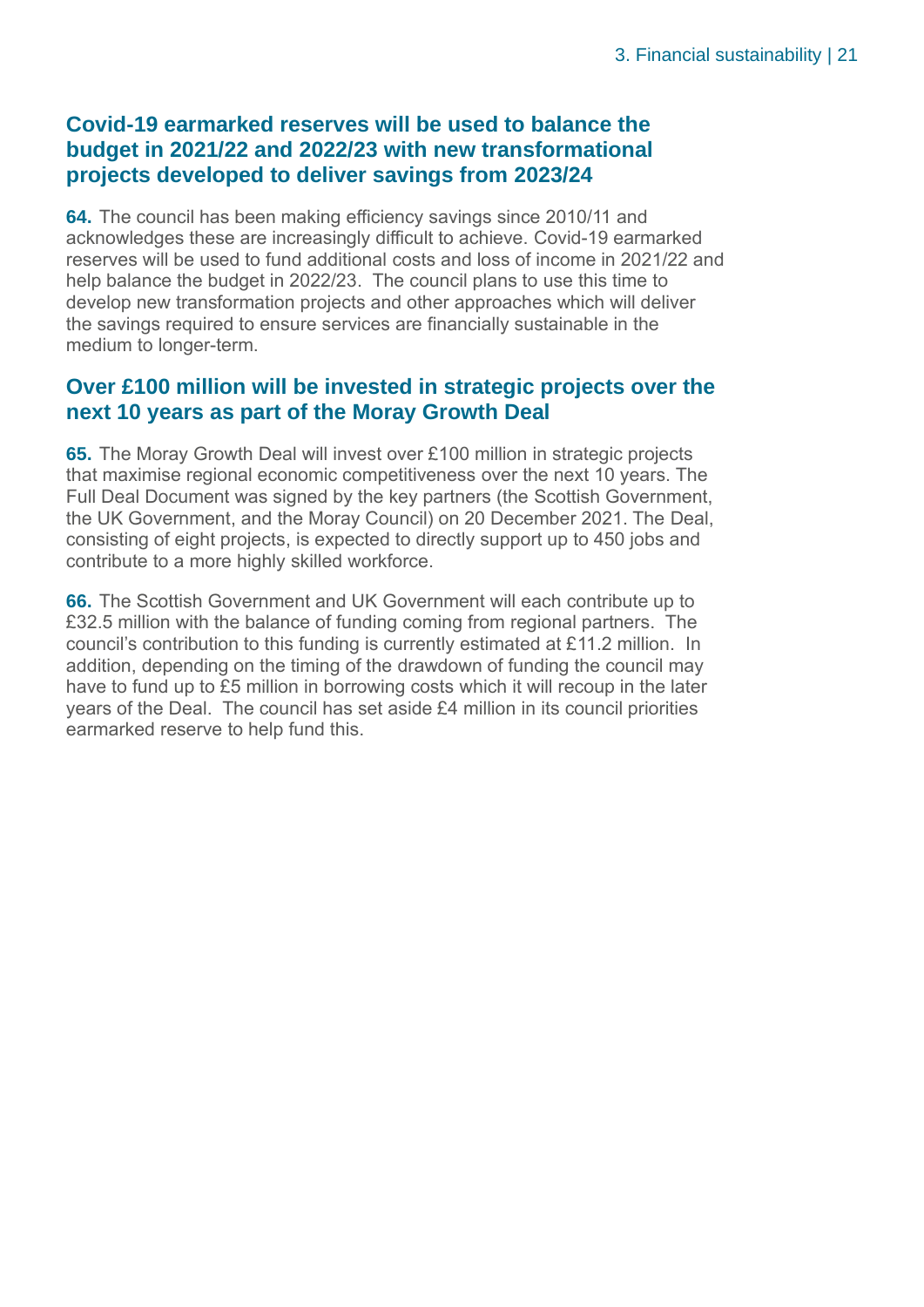# <span id="page-21-0"></span>**4. Governance and**

## **transparency**

The effectiveness of scrutiny and oversight and transparent reporting of information

### **Main Judgements**

Governance arrangements operating throughout the Covid-19 pandemic have been appropriate and operated effectively.

Political control of the council continues to be finely balanced.

The council's Cyber Essentials Plus accreditation has lapsed.

#### **Governance arrangements operating throughout the Covid-19 pandemic have been appropriate and operated effectively**

**67.** As part of our audit process, we are continually assessing the governance arrangements within Moray Council. Our previous year's conclusion is still relevant: that appropriate governance arrangements are in place.

**68.** In our 2019/20 Annual Audit Report we reported on the impact of Covid-19 restrictions on the council's governance arrangements. The normal committee structure was suspended from March to June 2020 and an Emergency Cabinet of 7 councillors was set up in its place. The Chief Executive was also granted temporary delegated authority for lower risk decisions that would normally require committee approval.

**69.** The committee structure resumed in June 2020, and meetings have been held remotely since then. These meetings are webcast live and are available to view on the council's website for 12 months. Agenda papers continue to be published on the council's website which also contains a wide range of information including how to contact the council or make a complaint.

#### **Governance arrangements have been reviewed and updated to align with the roles of the Depute Chief Executives**

**70.** A review of the council's committee structure was completed in June 2021 and put in place from October 2021. The revised model is similar to the original committee structure, with slight changes to committee remits to align with the roles of the Depute Chief Executives.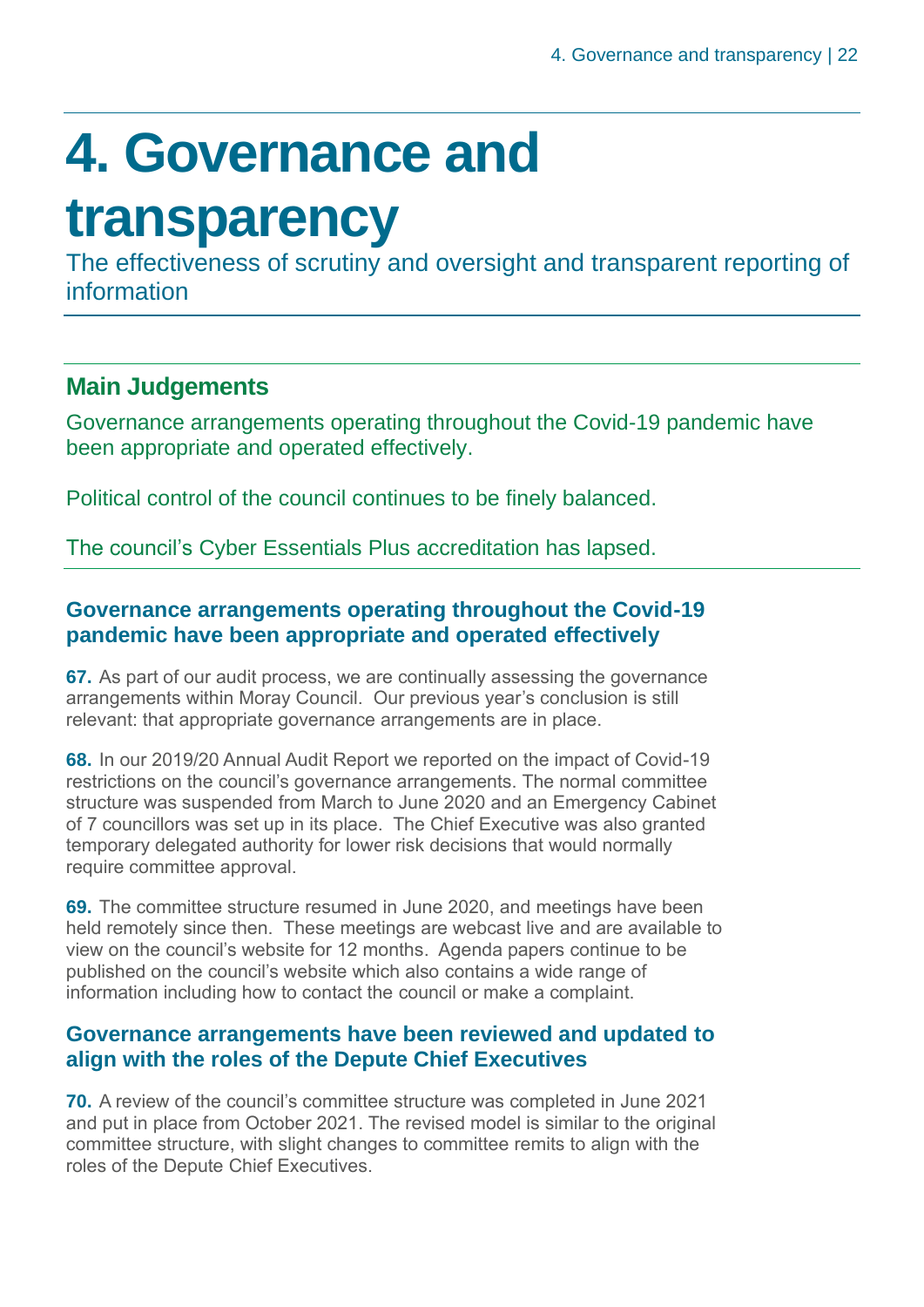#### **Political control of the council continues to be finely balanced**

**71.** In our 2019/20 Annual Audit Report we highlighted that in September 2020, a councillor left the SNP minority administration reducing their number to eight, one less than the Conservative Group. Another member of the administration resigned in November 2021, further reducing the strength of the minority administration. In December 2021, a coalition of opposition members proposed they take over the administration of the council in the run up to the Local Government elections in May 2022. Following a special meeting of the council, the status quo was maintained.

#### **The council's Cyber Essentials Plus accreditation has lapsed**

<span id="page-22-0"></span>**72.** The council's Public Service Network (PSN) and Cyber Essentials Plus accreditations both lapsed in the last year. We have been advised that ICT staff are planning to use learning from other public sector cyber incidents to assess the council's readiness to respond to future cyber-attacks.

#### **Recommendation 3**

The council should reapply for PSN and Cyber Essentials Plus accreditations.

#### **Standards of conduct and arrangements for the prevention and detection of fraud and error are appropriate**

**73.** The council has a range of established procedures for preventing and detecting fraud and irregularity including a whistleblowing policy, anti-fraud strategy and codes of conduct for members and officers. Last year we recommended that the Money Laundering Policy be updated. In response, the council planned to review and update by 30 June 2021, but this has been delayed due to Covid-19. We concluded that other policies and procedures for the prevention and detection of fraud and error were appropriate, readily available to staff and regularly reviewed.

#### **Section 106 charities' governance arrangements could be improved**

**74.** As part of our audit of The Moray Council – Connected Charity Trust Funds' accounts we noted that the council's procedures had not been followed for the award of two grants. Although this did not impact on our audit of the connected charities, we would recommend that the council ensure that approval is sought from the appropriate committee before payments are made in future years.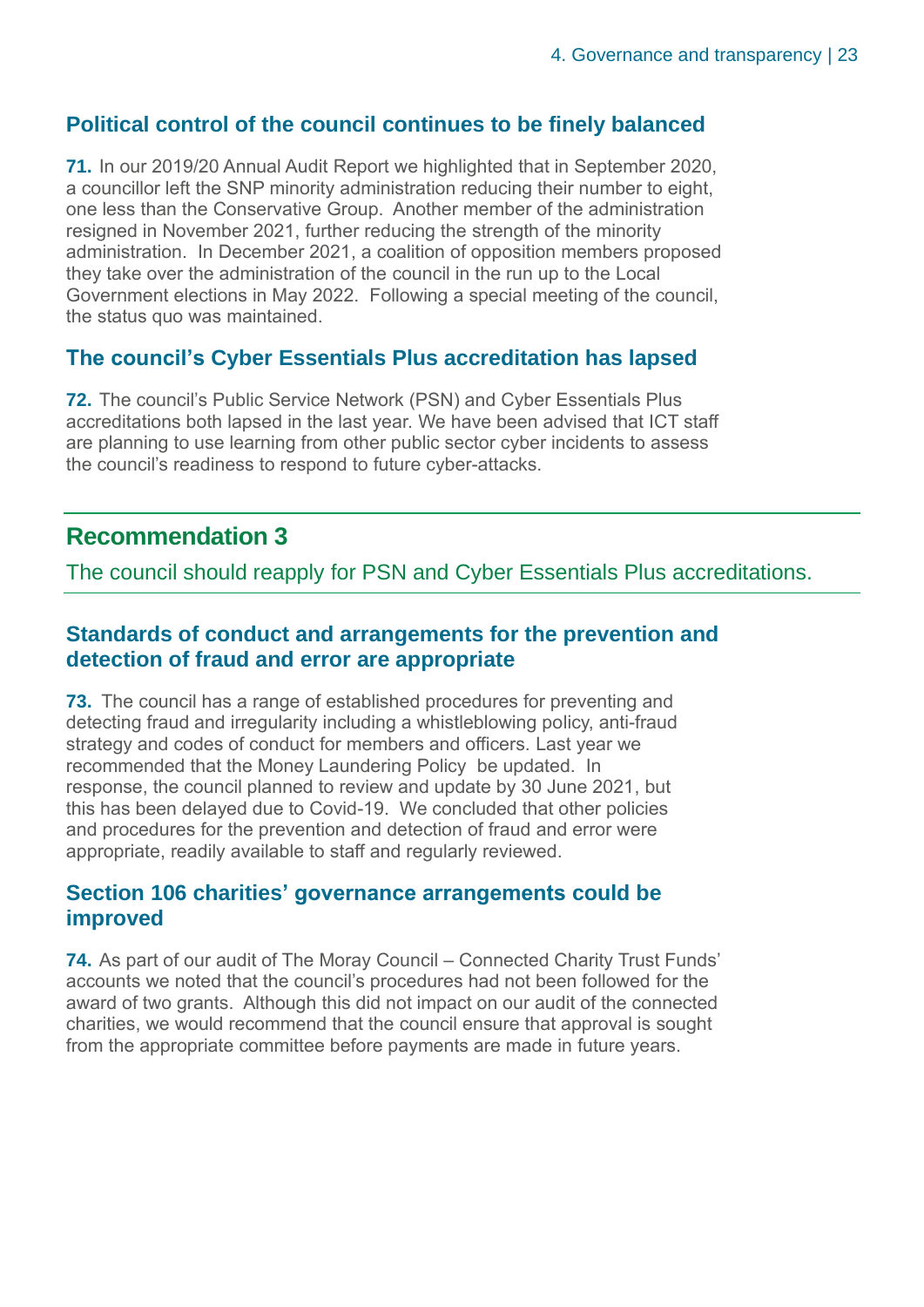## <span id="page-23-0"></span>**5. Best Value**

Using resources effectively and continually improving services.

### **Main judgements**

The Best Value Assurance Report (BVAR) noted a lack of sustained improvement in Moray Council over many years.

The council regularly reports on progress against the recommendations included in the BVAR

A follow-up report on the BVAR will be considered by the Accounts Commission in February 2022

#### **The Best Value Assurance Report noted a lack of sustained improvement in Moray Council over many years**

**75.** Best value is assessed over the audit appointment, as part of the annual audit work. In addition, a Best Value Assurance Report (BVAR) for each council will be considered by the Accounts Commission at least once in this period.

**76.** The [BVAR report](https://www.audit-scotland.gov.uk/uploads/docs/report/2020/bv_200827_moray.pdf) for the council was published in August 2020 and noted "serious concerns about the lack of sustained improvement in Moray Council over many years". The report made eight recommendations for improvement:

- the council needs to make some difficult strategic decisions on areas such as asset management, leisure services, flexible working, income generation and service transformation in education and social work
- the council needs to complete its performance management suite of documents. This should include key indicators to support priorities and address the level of reporting at an overall council level versus service level. Improvements to reporting should include a review of targets and better summary of key areas of good and poor performance and any specific actions to be taken
- the medium- and longer-term financial position needs to be addressed and the continued reduction in the council's reserves position halted before the position becomes acute
- the elected member development strategy should be implemented through programmed activity and personal development plans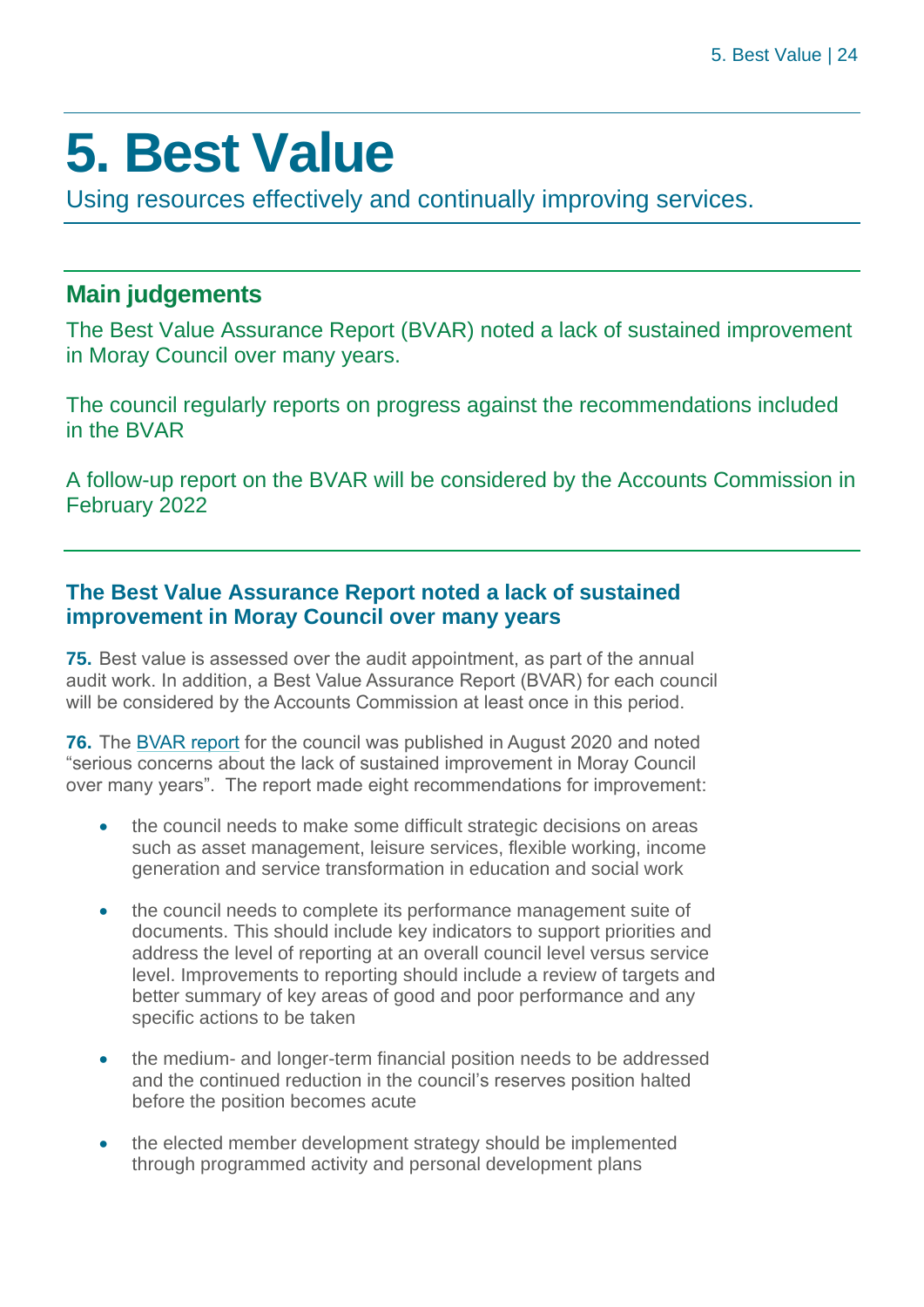- to help streamline processes, the council needs to continue to progress its governance review, including reviews of committee structures, schemes of delegation and reporting to committees
- considerable development work and additional measures are required to improve educational attainment, alongside making significant changes to the school estate
- the council should investigate and better understand the reasons for poorer satisfaction levels in housing
- the council needs to continue to work with Community Planning Partnership (CPP) partners to determine clear outcome milestones and performance reporting.

#### **The council regularly reports on progress against the recommendations included in the BVAR**

**77.** At its meeting on 7 October 2020 the council noted the recommendations within the BVAR and set up a member/officer working group to develop the action plan including performance measures. The resulting action plan was approved by the council on 28 October 2020. Progress against the action plan is regularly reported to members at council meetings.

#### **A follow-up report on the BVAR will be considered by the Accounts Commission in February 2022**

**78.** The Commission requested a report on the progress made by the council no later than February 2022 and this year's best value audit work has been focussed on following up the progress made by the council. The results of this work will be reported in a follow-up report by the Controller of Audit in February 2022.

#### **The council complies with the Accounts Commission's statutory performance indicators (SPIs) Direction**

**79.** The Accounts Commission has a statutory responsibility to define the performance information that councils must publish. In turn, councils have their own responsibility, under their Best Value duty, to report performance to the public. The commission does not prescribe how councils should report this information but expects them to provide the public with fair, balanced, and engaging performance information.

**80.** The Accounts Commission issued a revised 2018 Statutory Performance Information Direction in December 2018 which requires a council to report:

- its performance in improving local public services provided by the council (on its own and with its partners and communities), and progress against agreed desired outcomes
- its own assessment and independent audit assessments of how it is performing against its duty of Best Value, and how it plans to improve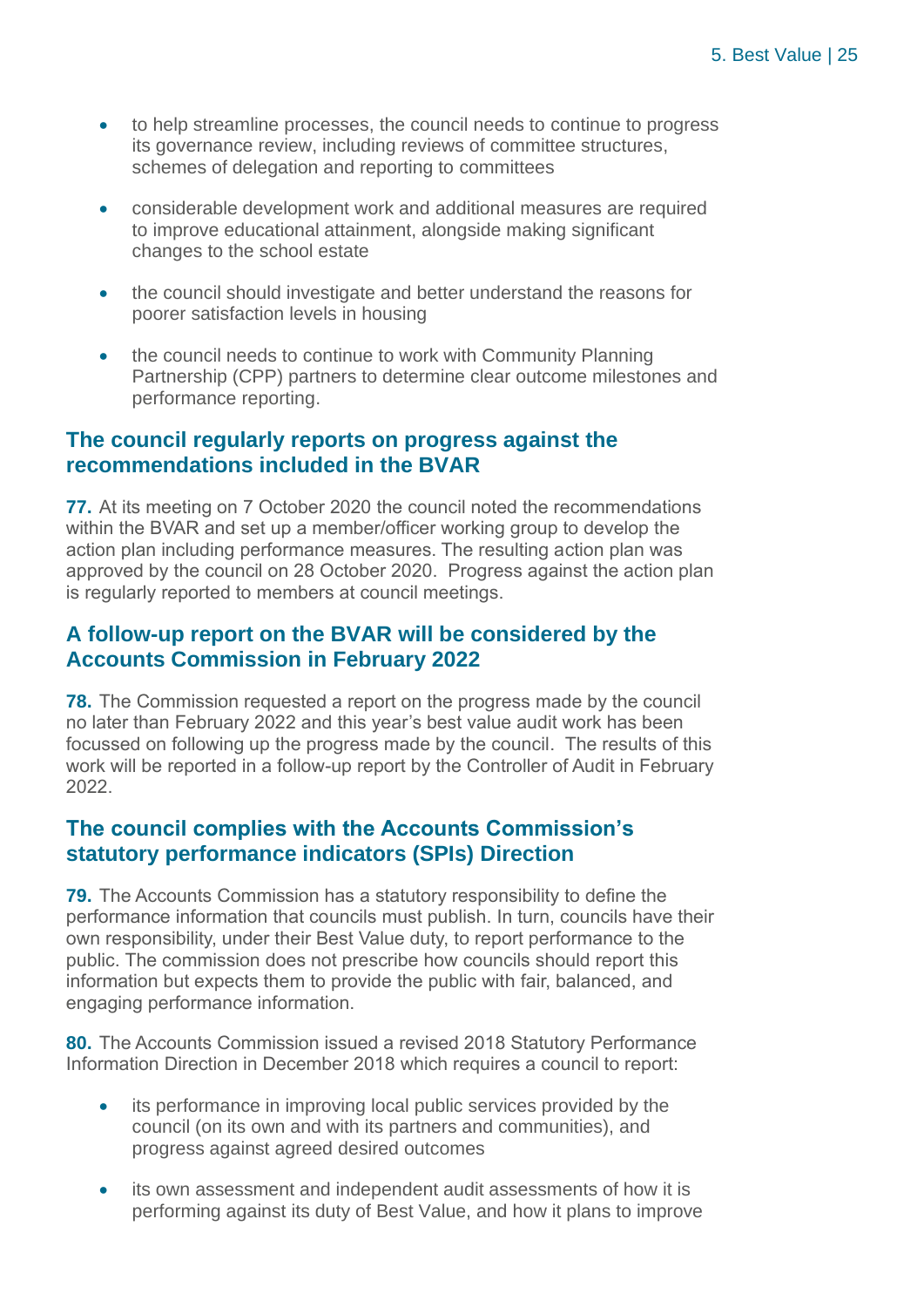these assessments and how it (with its partners where appropriate) has engaged with and responded to its diverse communities.

**81.** Performance reporting in quarters 1 and 2 of 2020/21 continued to be adversely impacted due to the performance team being diverted to support the council's response to Covid-19. The timeliness of performance reporting has improved for quarters 3 and 4.

**82.** Last year we noted that the 2019/20 annual public performance report against the Corporate Plan (due for publication in July 2020) had been delayed until January 2021. The council published the 2019/20 public performance report in February 2021. The public performance report for 2020/21 is due to be published in February 2022.

**83.** We have reviewed the council's arrangements for fulfilling the above requirements and concluded that the council complies with the Direction.

#### **National performance audit reports**

**84.** Audit Scotland carries out a national performance audit programme on behalf of the Accounts Commission and the Auditor General for Scotland. During 2020/21, Audit Scotland published a number of reports which may be of interest to the council. These are outlined in [Appendix 3.](#page-37-0)

**85.** The council has a process in place to ensure that findings from national reports are reviewed, and where relevant, presented to the Audit and Scrutiny Committee. This reporting includes an assessment of current arrangements and the identification of actions to be taken to apply good practice examples highlighted in the reports.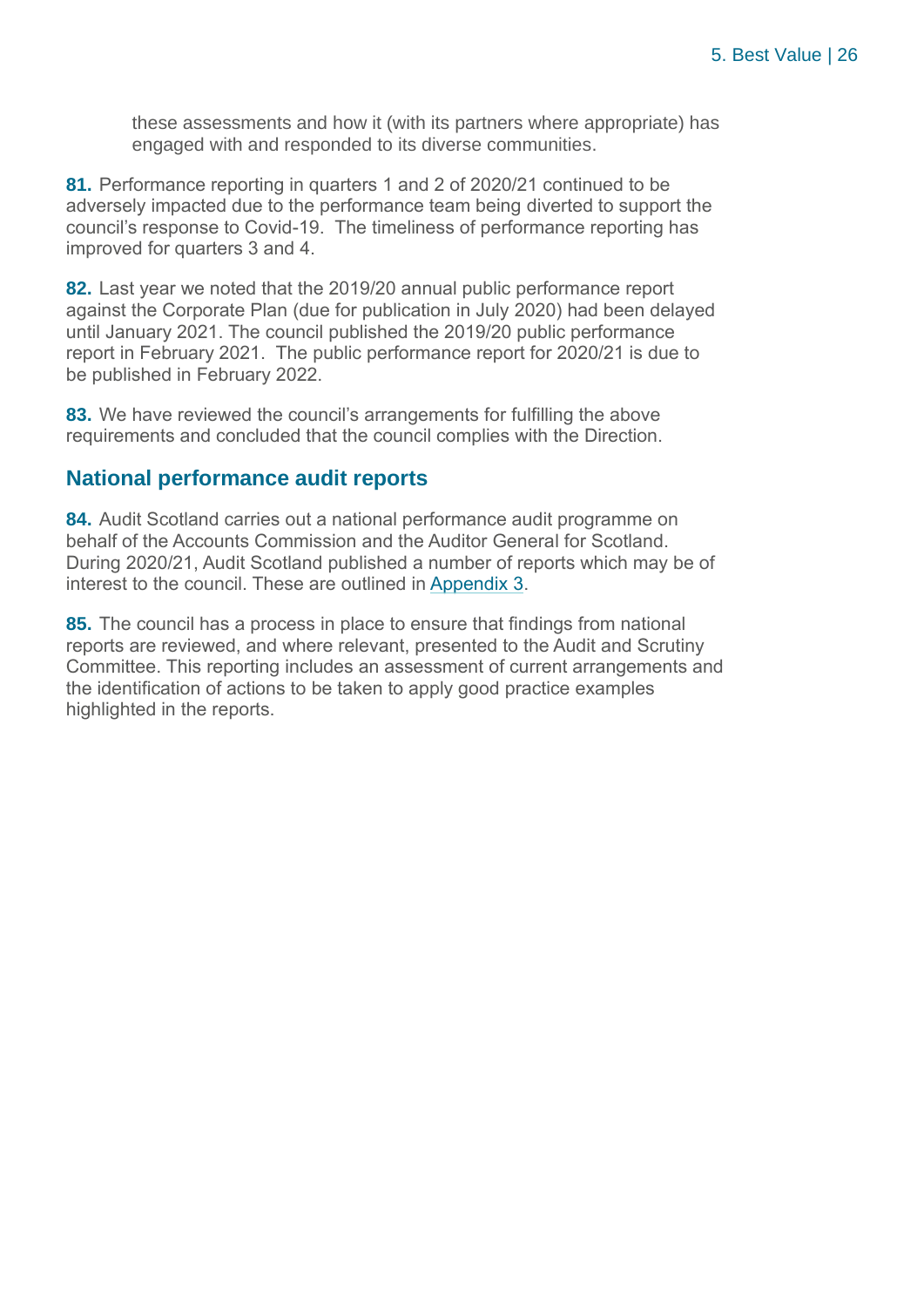## <span id="page-26-0"></span>**Appendix 1** Action plan 2020/21

#### **2020/21 recommendations**

| <b>Issue/risk</b>                                                                                                                                                                                                                                                                                                                                 | <b>Recommendation</b>                                                                                                                                                                              | <b>Agreed management</b><br>action/timing                                                                                                                                                                                                                                                                                                        |  |
|---------------------------------------------------------------------------------------------------------------------------------------------------------------------------------------------------------------------------------------------------------------------------------------------------------------------------------------------------|----------------------------------------------------------------------------------------------------------------------------------------------------------------------------------------------------|--------------------------------------------------------------------------------------------------------------------------------------------------------------------------------------------------------------------------------------------------------------------------------------------------------------------------------------------------|--|
| 1. Non-current asset<br>valuations<br>The council operates a five-<br>year rolling programme of<br>revaluations where land and<br>buildings and most other<br>assets are valued in a single<br>exercise at five-yearly<br>intervals. No indexation is<br>applied in the intervening<br>years leading to significant                               | The council should complete<br>a management review of its<br>fixed asset register at each<br>year end and reconsider its<br>approach to five-year<br>programme of revaluation.<br>Exhibit 3, no. 4 | All assets are reviewed<br>annually to ensure there has<br>been no material change in<br>circumstances which would<br>impact on the value of the<br>asset. It is proposed to<br>develop this process to allow<br>accountancy adjustments to<br>be processed to reflect likely<br>movements is asset value<br>between valuations.                 |  |
| movements in value every<br>five years.                                                                                                                                                                                                                                                                                                           |                                                                                                                                                                                                    | <b>Responsible officer: Estates</b><br>Manager                                                                                                                                                                                                                                                                                                   |  |
| <b>Risk: significant asset</b><br>classes are not reflected<br>accurately in the accounts<br>each year.                                                                                                                                                                                                                                           |                                                                                                                                                                                                    | Agreed date: 31 March 2022                                                                                                                                                                                                                                                                                                                       |  |
| 2. Moray Leisure Limited<br>The council has consolidated<br>Moray Leisure Limited in the<br>group statement within the<br>2020/21 annual accounts as<br>an associate. In our opinion,<br>MLL should be accounted for<br>a subsidiary.<br><b>Risk: the group accounts</b><br>do not accurately reflect<br>the extent of the group's<br>activities. | The council should review its<br>treatment of Moray Leisure<br>Limited in 2021/22.<br>Exhibit 3, no. 6                                                                                             | The relationship between the<br><b>Council and Moray Leisure</b><br>Ltd has evolved over the<br>years and a new Service<br>Level Agreement has been<br>drafted. Agreed the<br>accounting treatment should<br>be reviewed in light of the<br>new SLA.<br><b>Responsible officer:</b><br><b>Principal Accountant</b><br>Agreed date: 30 April 2022 |  |
| 3. Cyber security<br>Organisations are<br>increasingly threatened by<br>cyber-attacks as evidenced                                                                                                                                                                                                                                                | The council should reapply<br>for PSN and Cyber Essentials<br>Plus accreditations as soon<br>as practical.                                                                                         | A planned programme of<br>work is underway to redress<br>the lapse of the Council's<br><b>PSN and Cyber Essentials</b><br>accreditations.                                                                                                                                                                                                        |  |
|                                                                                                                                                                                                                                                                                                                                                   | Paragraph 72                                                                                                                                                                                       |                                                                                                                                                                                                                                                                                                                                                  |  |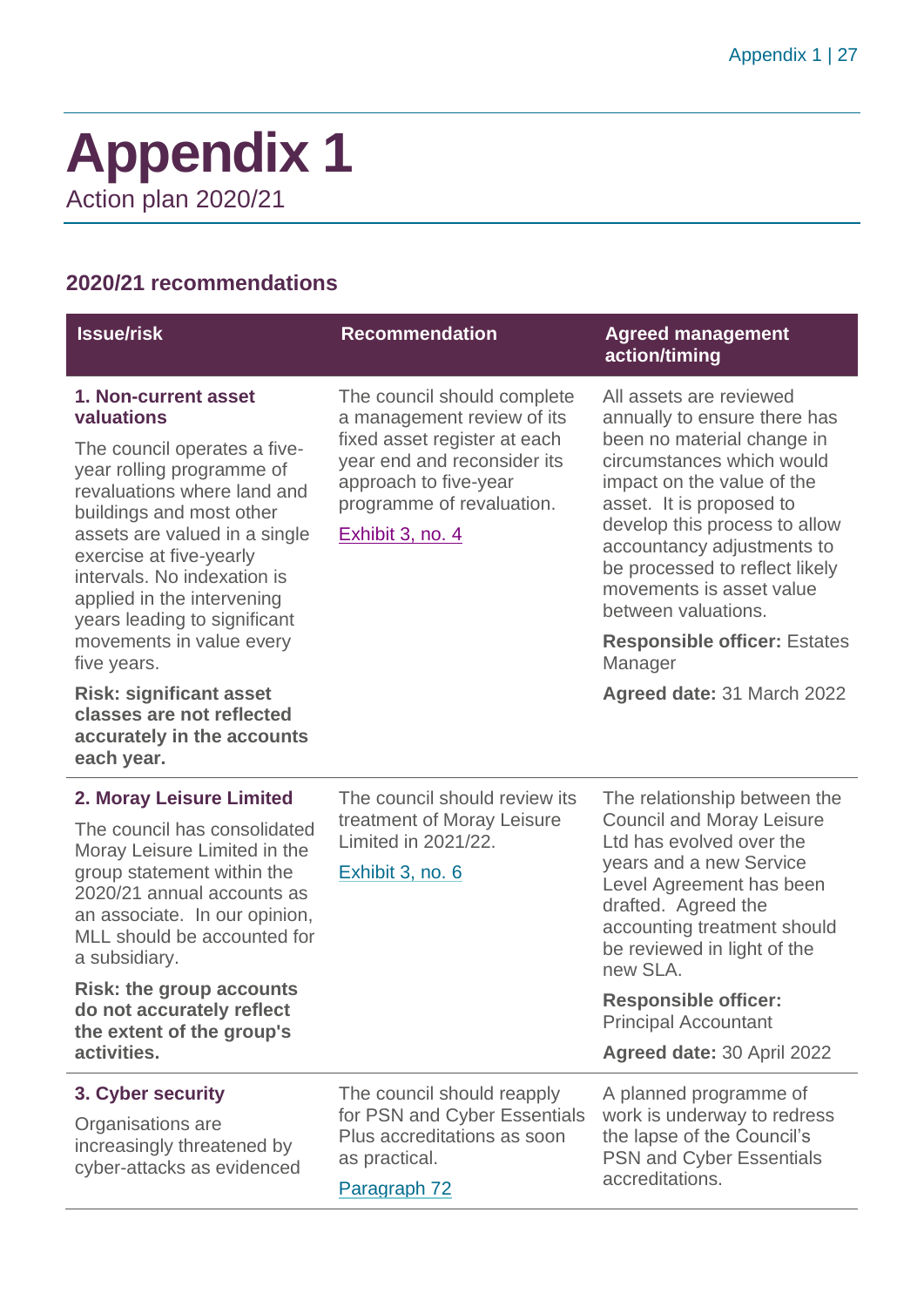| <b>Issue/risk</b>                                                                                                                 | <b>Recommendation</b> | <b>Agreed management</b><br>action/timing          |
|-----------------------------------------------------------------------------------------------------------------------------------|-----------------------|----------------------------------------------------|
| by recent incidents affecting<br>public bodies.                                                                                   |                       | Responsible officer: ICT<br>Infrastructure Manager |
| The council's Public Service<br>Network (PSN) and Cyber<br><b>Essentials Plus accreditations</b><br>both lapsed in the last year. |                       | Agreed date: 30 April 2022                         |
| Risk: key systems are not<br>resilient enough to deal<br>with cyber-attacks.                                                      |                       |                                                    |

### **Follow-up of prior year recommendations**

| <b>Issue/risk</b>                                                                                                                                                                                                                         | <b>Recommendation</b>                                                                                                                                         | <b>Agreed management</b><br>action/timing                                                                                                                                                                                               |
|-------------------------------------------------------------------------------------------------------------------------------------------------------------------------------------------------------------------------------------------|---------------------------------------------------------------------------------------------------------------------------------------------------------------|-----------------------------------------------------------------------------------------------------------------------------------------------------------------------------------------------------------------------------------------|
| b/f 1. Accounting for non-<br>Procedures for accounting for<br>revaluations of non-current<br>current assets<br>assets should be reviewed.<br>A reconciliation between the<br>valuer's report/spreadsheet<br>and the fixed asset register | <b>Complete</b><br>A reconciliation between the<br>valuer's report and the FAR<br>was provided as part of the<br>working papers package<br>provided to audit. |                                                                                                                                                                                                                                         |
|                                                                                                                                                                                                                                           | (FAR) should be prepared<br>and included in the working<br>papers package.                                                                                    | We identified one difference<br>between the valuer's report<br>and the fixed asset register.<br>The amount was below our<br>reporting threshold and has<br>been amended in the audited<br>accounts.                                     |
| b/f 2. Accounting for non-<br>charitable trusts                                                                                                                                                                                           | The council should review<br>how it accounts for non-<br>charitable trusts to ensure full<br>compliance with the Code.                                        | <b>Complete</b><br>The council reviewed how it<br>accounts for non-charitable<br>trusts during 2020/21 and<br>reclassified £3.4 million of<br>non-usable reserves from the<br>revaluation reserve to the<br>capital adjustment account. |
|                                                                                                                                                                                                                                           |                                                                                                                                                               | We reviewed this adjustment<br>as part of our audit and<br>confirmed that we were<br>content with this accounting<br>treatment.                                                                                                         |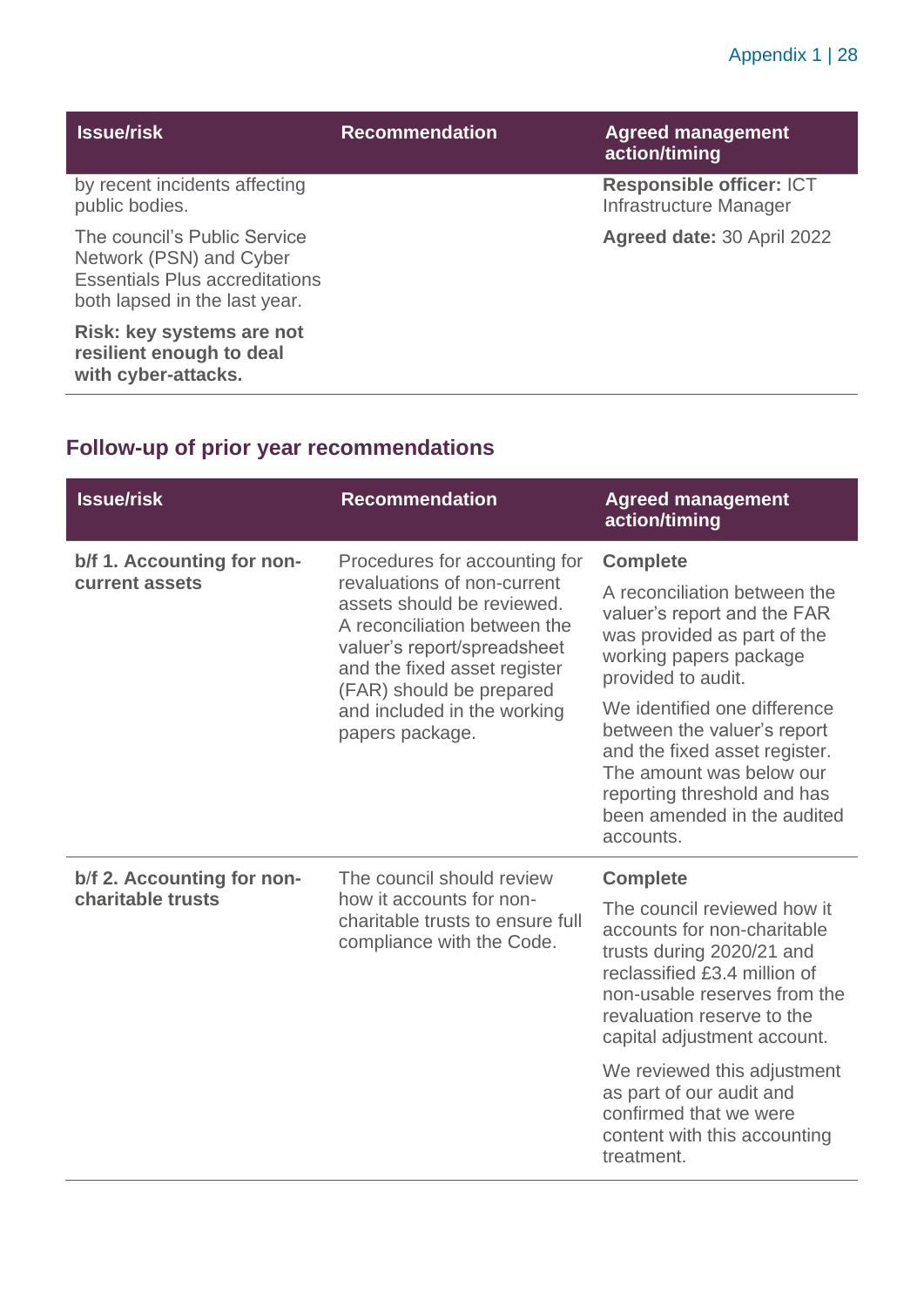| <b>Issue/risk</b>        | <b>Recommendation</b>                                                                                                                                                                                 | <b>Agreed management</b><br>action/timing                                                                                                                                                                                                                                                             |
|--------------------------|-------------------------------------------------------------------------------------------------------------------------------------------------------------------------------------------------------|-------------------------------------------------------------------------------------------------------------------------------------------------------------------------------------------------------------------------------------------------------------------------------------------------------|
| b/f 3. Management        | The council should review its                                                                                                                                                                         | <b>Outstanding</b>                                                                                                                                                                                                                                                                                    |
| commentary               | management commentary<br>against the expectations set<br>out in Audit Scotland's<br>Financial Overview 2017/18<br>report and the recommended<br>good practice example<br>(Comhairle Nan Eilean Siar). | Improvements have been<br>made this year, but<br>amendments were required<br>to improve the clarity of the<br>reporting of financial<br>performance against budget<br>and how it reconciles to the<br>financial statements.                                                                           |
|                          |                                                                                                                                                                                                       | <b>Revised action</b>                                                                                                                                                                                                                                                                                 |
|                          |                                                                                                                                                                                                       | The council's Management<br>Commentary has been<br>prepared following the Audit<br><b>Scotland Good Practice Note:</b><br><b>Management Commentaries</b><br>(February 2020).<br>Amendments required this<br>year will be taken into<br>account when drafting next<br>year's management<br>commentary. |
|                          |                                                                                                                                                                                                       | <b>Responsible officer: Chief</b><br><b>Financial Officer</b>                                                                                                                                                                                                                                         |
|                          |                                                                                                                                                                                                       | Agreed date: 31 May 2022                                                                                                                                                                                                                                                                              |
| b/f 4. Internal controls | The council should ensure                                                                                                                                                                             | <b>Outstanding</b>                                                                                                                                                                                                                                                                                    |
|                          | that a robust payroll<br>validation process is<br>introduced across all<br>services, and any differences<br>on the annual housing rents                                                               | Plans to introduce a robust<br>payroll validation process<br>across all services have been<br>delayed by Covid-19.                                                                                                                                                                                    |
|                          | reconciliation are timeously<br>investigated and cleared.                                                                                                                                             | There was a difference of<br>£6,000 on the housing<br>reconciliation which was<br>written-off as part of the year-<br>end procedures.                                                                                                                                                                 |
|                          |                                                                                                                                                                                                       | <b>Revised action</b>                                                                                                                                                                                                                                                                                 |
|                          |                                                                                                                                                                                                       | A small working group is<br>progressing the systems and<br>background work required in<br>order to reintroduce a<br>comprehensive payroll<br>validation process across all<br>services. This work will<br>continue to be progressed in                                                                |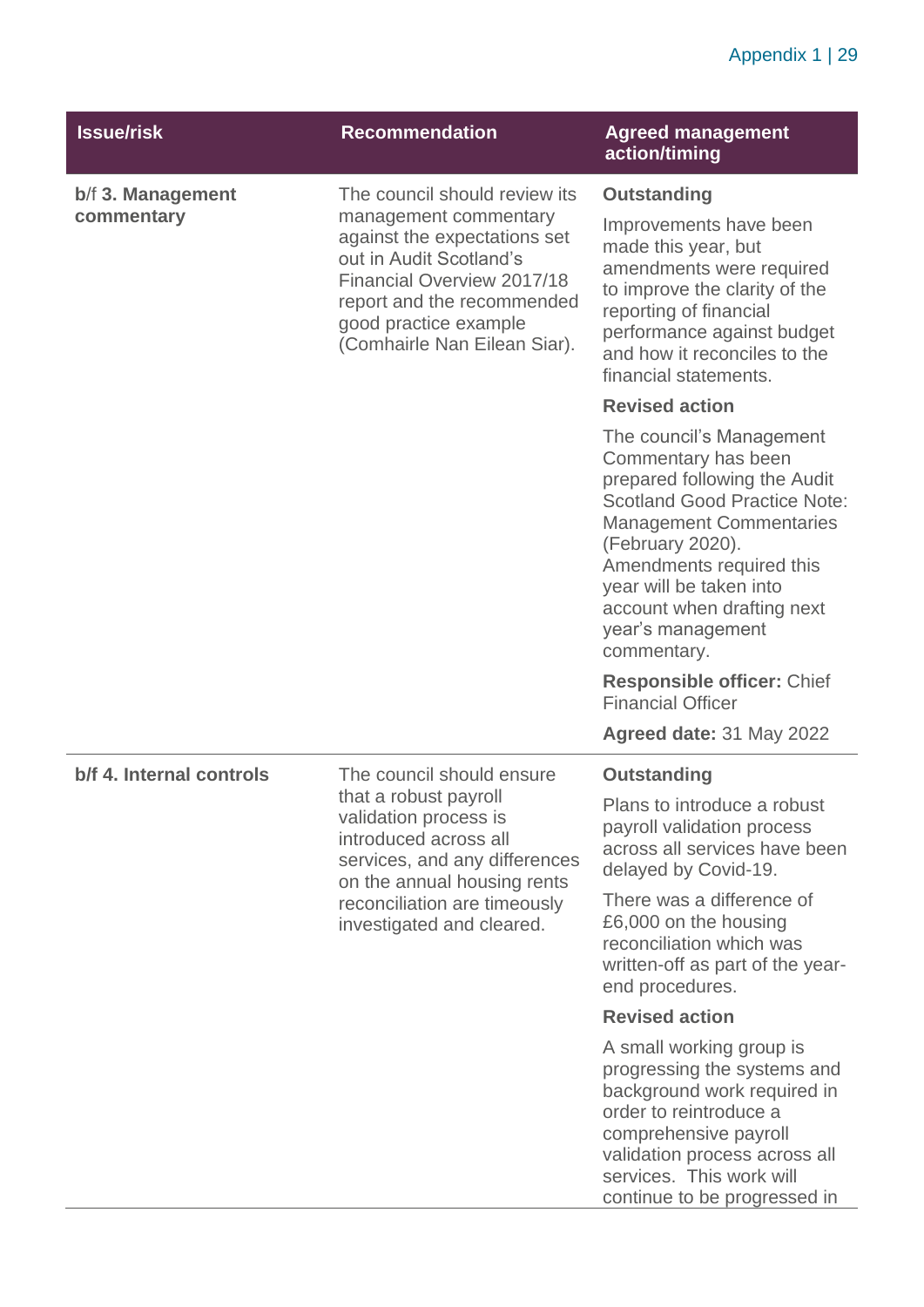| <b>Issue/risk</b>                      | <b>Recommendation</b>                                                                                                                                                            | <b>Agreed management</b><br>action/timing                                                                                                                                                                                                                                                                                                                                                                                                                                                                                                                 |
|----------------------------------------|----------------------------------------------------------------------------------------------------------------------------------------------------------------------------------|-----------------------------------------------------------------------------------------------------------------------------------------------------------------------------------------------------------------------------------------------------------------------------------------------------------------------------------------------------------------------------------------------------------------------------------------------------------------------------------------------------------------------------------------------------------|
|                                        |                                                                                                                                                                                  | accordance with the agreed<br>plan of work.                                                                                                                                                                                                                                                                                                                                                                                                                                                                                                               |
|                                        |                                                                                                                                                                                  | <b>Responsible officer: HR</b><br>Manager                                                                                                                                                                                                                                                                                                                                                                                                                                                                                                                 |
|                                        |                                                                                                                                                                                  | Agreed date: 31 March 2022                                                                                                                                                                                                                                                                                                                                                                                                                                                                                                                                |
|                                        |                                                                                                                                                                                  | The Housing reconciliation<br>will continue to be carried out<br>annually as based on<br>previous experience more<br>frequent reconciliations<br>identified differences were<br>due to timing differences.                                                                                                                                                                                                                                                                                                                                                |
| b/f 5. Financial                       | The council needs to                                                                                                                                                             | <b>Outstanding</b>                                                                                                                                                                                                                                                                                                                                                                                                                                                                                                                                        |
| sustainability                         | increase the pace of delivery<br>of its Improvement and<br><b>Modernisation Programme so</b><br>that it can deliver the savings<br>necessary to deliver<br>sustainable services. | The council has made some<br>progress against its<br>transformation plan, but this<br>has been slower than<br>expected due to Covid-19<br>and lack of staff capacity.                                                                                                                                                                                                                                                                                                                                                                                     |
|                                        |                                                                                                                                                                                  | <b>Revised action</b>                                                                                                                                                                                                                                                                                                                                                                                                                                                                                                                                     |
|                                        |                                                                                                                                                                                  | The Head of Transformation<br>and the core members of the<br>transformation team are now<br>in post and, covid restrictions<br>and demands permitting,<br>increasing progress can<br>therefore be made with the<br>IMP. Whilst a focus on<br>transformation to deliver<br>sustainable services will<br>continue, attention must also<br>turn in 22/23 to other options,<br>including stopping and<br>restricting lower priority<br>services in order to achieve<br>necessary savings in the<br>short to medium term.<br><b>Responsible officer: Chief</b> |
|                                        |                                                                                                                                                                                  | <b>Financial Officer</b><br><b>Agreed date: Autumn 2022</b>                                                                                                                                                                                                                                                                                                                                                                                                                                                                                               |
|                                        |                                                                                                                                                                                  |                                                                                                                                                                                                                                                                                                                                                                                                                                                                                                                                                           |
| b/f 6. Business continuity<br>planning | The council should review its<br>business continuity planning<br>arrangements to ensure that                                                                                     | <b>Outstanding</b><br>This work has yet to be<br>concluded due to resourcing                                                                                                                                                                                                                                                                                                                                                                                                                                                                              |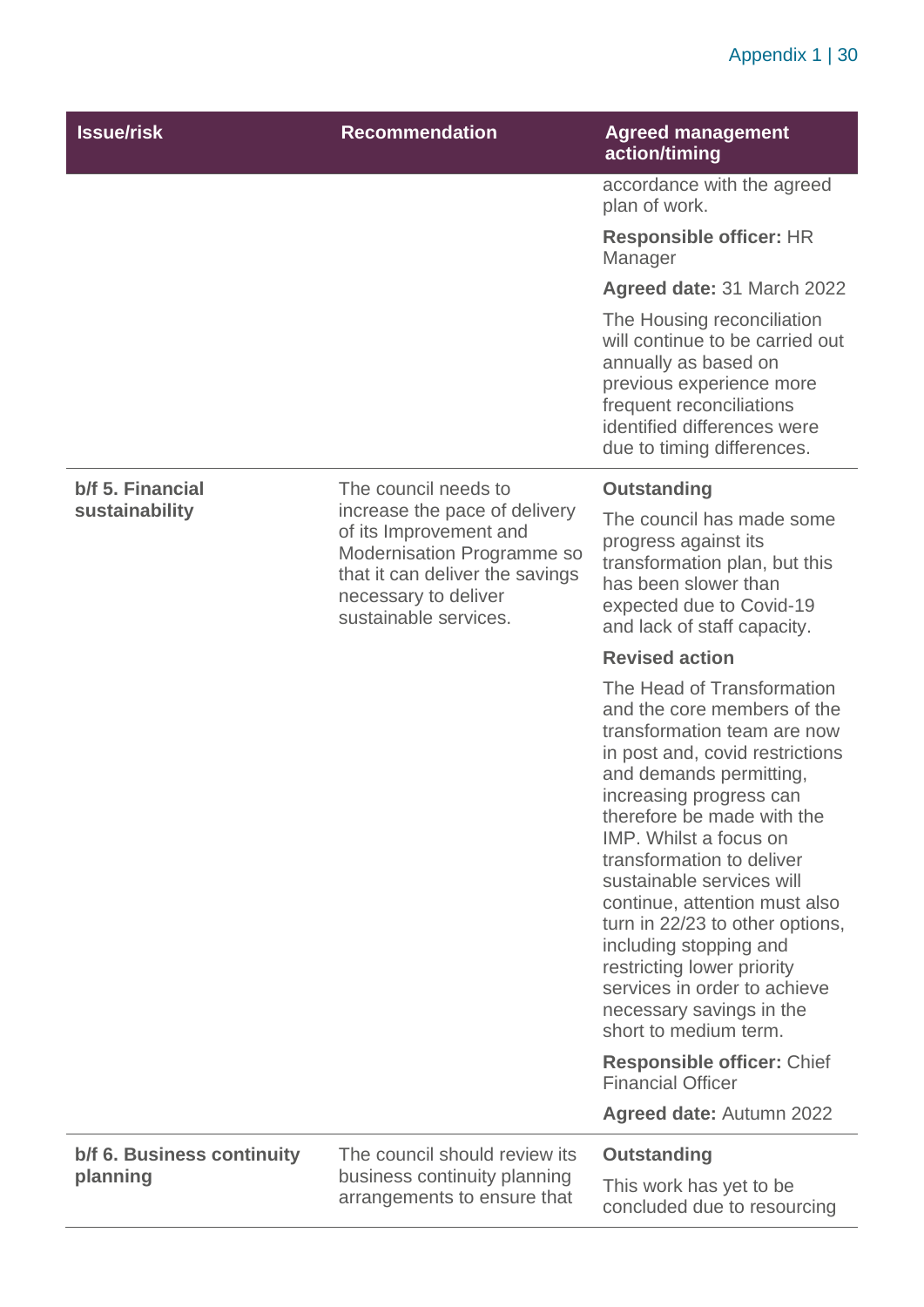| <b>Issue/risk</b>                        | <b>Recommendation</b>                                                                                            | <b>Agreed management</b><br>action/timing                                                                                                                                                                                                                                                                                                                                                                       |
|------------------------------------------|------------------------------------------------------------------------------------------------------------------|-----------------------------------------------------------------------------------------------------------------------------------------------------------------------------------------------------------------------------------------------------------------------------------------------------------------------------------------------------------------------------------------------------------------|
|                                          | they are up to date and fit for<br>purpose. Lessons learned<br>from the pandemic should<br>also be incorporated. | issues resulting from Covid-<br>19. We have been advised<br>that a new member of staff<br>was appointed in Autumn<br>2021 to progress some of this<br>work.                                                                                                                                                                                                                                                     |
|                                          |                                                                                                                  | <b>Revised action</b>                                                                                                                                                                                                                                                                                                                                                                                           |
|                                          |                                                                                                                  | An Internal Audit review has<br>been undertaken that detailed<br>several recommendations<br>concerning the council's<br>current business continuity<br>arrangements. A delay has<br>occurred in the appointment<br>of an officer to take up<br>responsibility for providing<br>business continuity support to<br>Services. However, it is<br>anticipated this should be<br>resolved by the start of<br>2021/22. |
|                                          |                                                                                                                  | <b>Responsible officer: Audit</b><br>and Risk Manager                                                                                                                                                                                                                                                                                                                                                           |
|                                          |                                                                                                                  | Agreed date: 31 March 2022                                                                                                                                                                                                                                                                                                                                                                                      |
| b/f 7. Money Laundering<br><b>Policy</b> | The council should ensure<br>that the money laundering<br>guidance is updated.                                   | <b>Outstanding</b>                                                                                                                                                                                                                                                                                                                                                                                              |
|                                          |                                                                                                                  | The council's plan to review<br>and update the Money<br>Laundering Policy was<br>delayed due to Covid-19.                                                                                                                                                                                                                                                                                                       |
|                                          |                                                                                                                  | <b>Revised action</b>                                                                                                                                                                                                                                                                                                                                                                                           |
|                                          |                                                                                                                  | The review has commenced<br>and will be completed<br>following preparation of the<br>council's budget and will be<br>reported to members<br>thereafter.                                                                                                                                                                                                                                                         |
|                                          |                                                                                                                  | <b>Responsible officer: Chief</b><br><b>Financial Officer</b>                                                                                                                                                                                                                                                                                                                                                   |
|                                          |                                                                                                                  | Agreed date: 30 June 2022                                                                                                                                                                                                                                                                                                                                                                                       |
| b/f 8. Public performance<br>reporting   | The council should publish its<br>2019/20 Public Performance<br>Report by the end of January<br>2021.            | <b>Complete</b>                                                                                                                                                                                                                                                                                                                                                                                                 |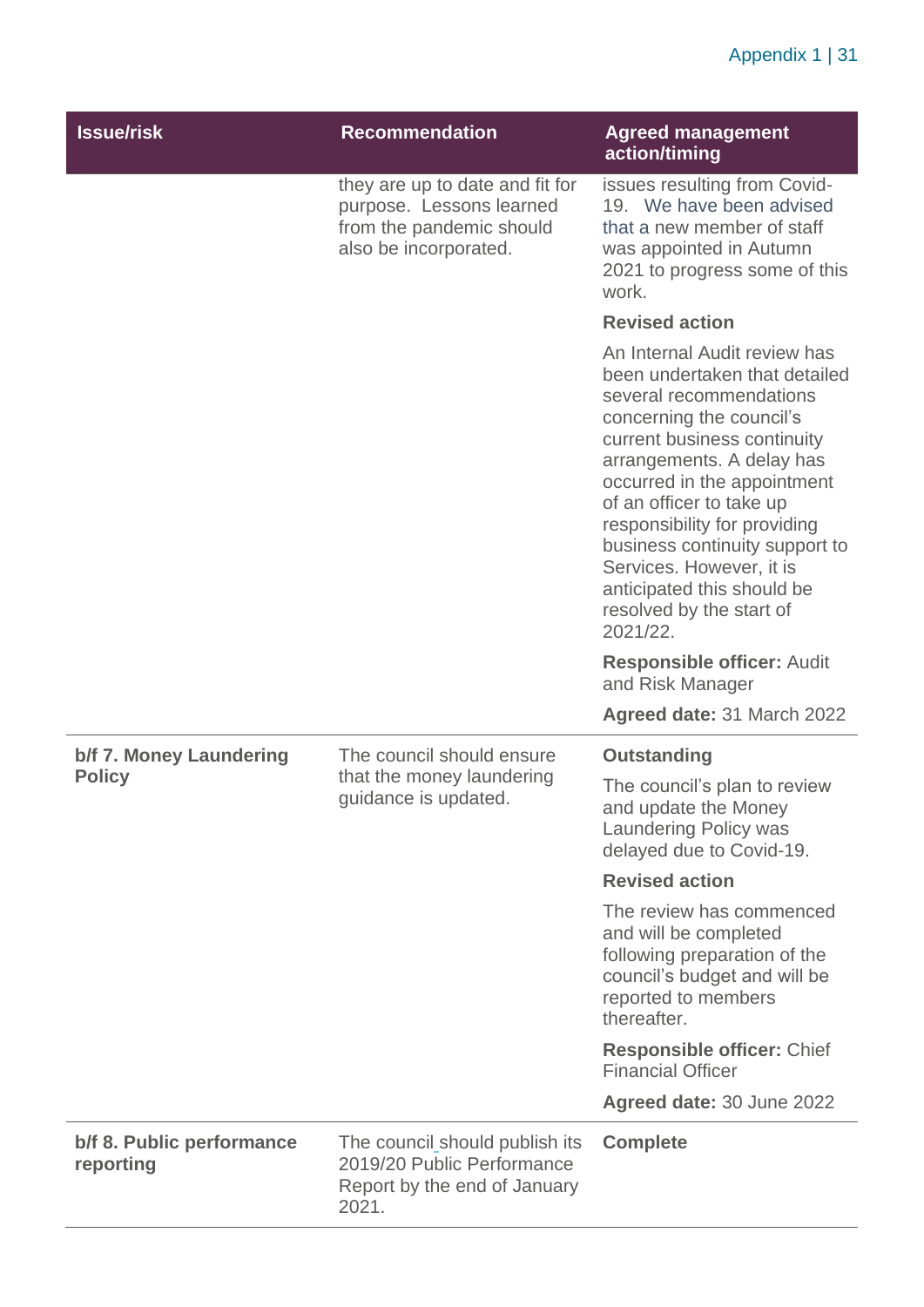| <b>Issue/risk</b>                            | <b>Recommendation</b>                                                                                                                                    | <b>Agreed management</b><br>action/timing                                                                                                                                                                                                                                                                                                                                                                                                                                                                                                                                                                                                                                                                                                                                                        |
|----------------------------------------------|----------------------------------------------------------------------------------------------------------------------------------------------------------|--------------------------------------------------------------------------------------------------------------------------------------------------------------------------------------------------------------------------------------------------------------------------------------------------------------------------------------------------------------------------------------------------------------------------------------------------------------------------------------------------------------------------------------------------------------------------------------------------------------------------------------------------------------------------------------------------------------------------------------------------------------------------------------------------|
|                                              |                                                                                                                                                          | The 2019/20 Public<br>Performance Report was<br>published in February 2021.                                                                                                                                                                                                                                                                                                                                                                                                                                                                                                                                                                                                                                                                                                                      |
| b/f 9. Compliance with the<br>charity test   | The council should complete<br>the transfer of the 23 trusts<br>during 2020/21.                                                                          | <b>Complete</b>                                                                                                                                                                                                                                                                                                                                                                                                                                                                                                                                                                                                                                                                                                                                                                                  |
|                                              |                                                                                                                                                          | The council transferred 23 of<br>its 31 section 106 trusts into<br>the single trust during<br>2020/21.                                                                                                                                                                                                                                                                                                                                                                                                                                                                                                                                                                                                                                                                                           |
|                                              |                                                                                                                                                          | One of the remaining trusts is<br>in deficit and another has<br>assets of less than £100. We<br>understand that the council<br>plans to contact the Scottish<br><b>Charity Regulator (OSCR)</b><br>about winding up these<br>trusts.                                                                                                                                                                                                                                                                                                                                                                                                                                                                                                                                                             |
| b/f 10. Capitalisation of<br>borrowing costs | The council should review its<br>procedures for the<br>capitalisation of borrowing<br>costs to ensure that they<br>meet the requirements of the<br>Code. | <b>Partially completed</b><br>The council reviewed its<br>procedures during 2019/20.<br>The unaudited accounts<br>include £2.2 million of<br>borrowing costs which have<br>been included within non-<br>current assets. The Code<br>permits borrowing costs to be<br>capitalised but requires the<br>council to borrow funds and<br>use them for the purpose of<br>obtaining a qualifying asset.<br>This year's calculation<br>includes interest on<br>borrowing in 2018/19,<br>2019/20 and 2020/21. We<br>noted last year that the<br>amount of borrowing used in<br>the 2019/20 calculation<br>(£33.7 million) exceeded the<br>amount used to fund general<br>fund capital expenditure<br>(£28.9 million). As a result,<br>capitalised interest is<br>overstated by £0.2 million this<br>year. |
|                                              |                                                                                                                                                          | <b>Revised action</b>                                                                                                                                                                                                                                                                                                                                                                                                                                                                                                                                                                                                                                                                                                                                                                            |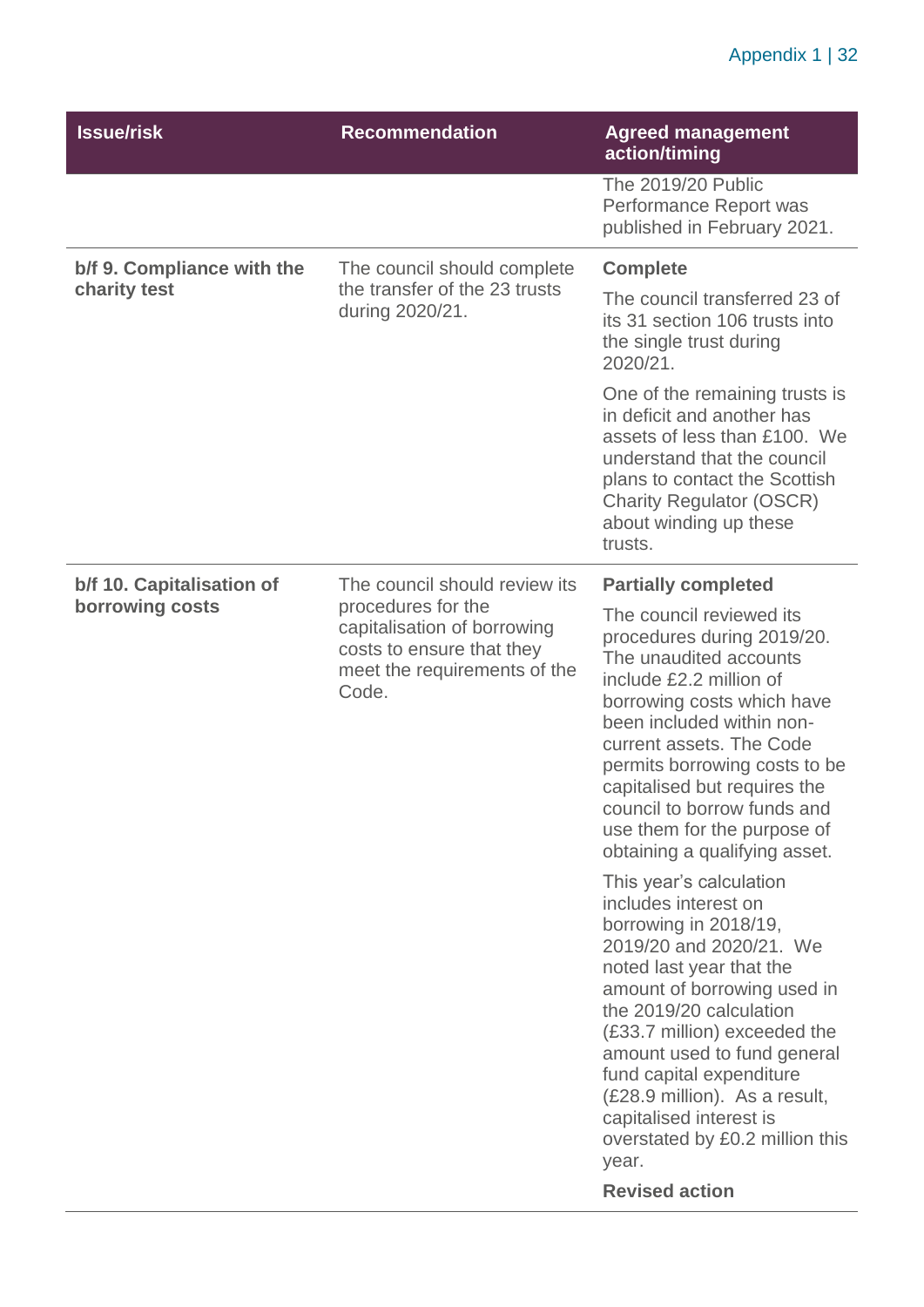| <b>Issue/risk</b> | <b>Recommendation</b> | <b>Agreed management</b><br>action/timing                                   |
|-------------------|-----------------------|-----------------------------------------------------------------------------|
|                   |                       | The calculation will be<br>reviewed a part of the<br>accounts' preparation. |
|                   |                       | <b>Responsible officer:</b><br><b>Principal Accountant</b>                  |
|                   |                       | <b>Agreed date: beginning May</b><br>2022.                                  |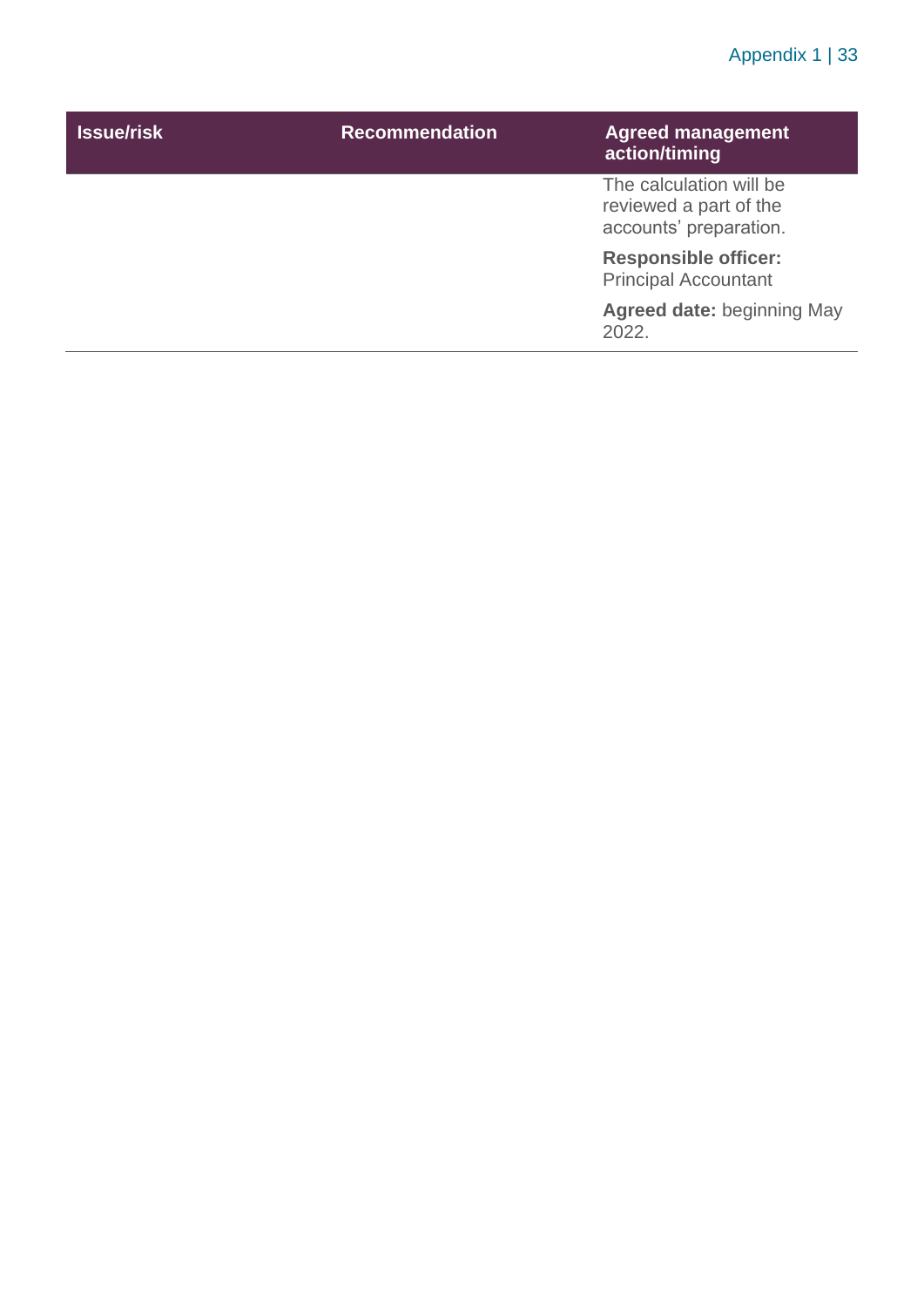## <span id="page-33-0"></span>**Appendix 2**

Significant audit risks identified during planning

The table below sets out the audit risks we identified during our planning of the audit and how we addressed each risk in arriving at our conclusion. The risks are categorised between those where there is a risk of material misstatement in the annual accounts and those relating to our wider responsibility under the [Code of Audit Practice 2016.](http://www.audit-scotland.gov.uk/report/code-of-audit-practice-2016)

#### **1. Risk of material misstatement due to fraud caused by management override of controls**

International Auditing Standards require that audits are planned to consider the risk of material misstatement in the financial statements caused by fraud, which is presumed to be a significant risk in any audit. This includes the risk of fraud due to the management override of controls.

Detailed testing of journal entries.

Review of accounting estimates.

Focused testing of accruals and prepayments.

Identification and evaluation of significant transactions that are outside the normal course of business.

#### **Audit risk Assurance procedure Results and conclusions**

**Results:** we did not identify any significant issues within our work on journals. Our testing of accruals and prepayments identified one misstatement [\(Exhibit 3, no.](#page-8-1)  [2\)](#page-8-1) resulting from a misinterpretation of guidance on accounting for Covid-19 funding and this has been amended in the audited accounts. There were no significant transactions outside the normal course of business.

**Conclusion:** no issues were identified that indicate management override of controls.

#### **2. Risk of error in areas of estimation and judgement**

There is a significant degree of subjectivity in the measurement and valuation of non-current assets and pensions. The extent of judgement involved increases the risk of material misstatement and requires a specific audit focus.

Assess the scope, independence and competence of the professionals engaged in providing estimates for noncurrent assets and pensions.

Review appropriateness of actuarial assumptions and results including comparison with other councils.

Walkthrough the process of valuation to understand the

**Results:** estimates and judgements for the pension figures within the annual accounts were consistent with the actuarial report.

We engaged PwC to review actuarial assumptions and found no significant issues.

We assessed the scope, independence and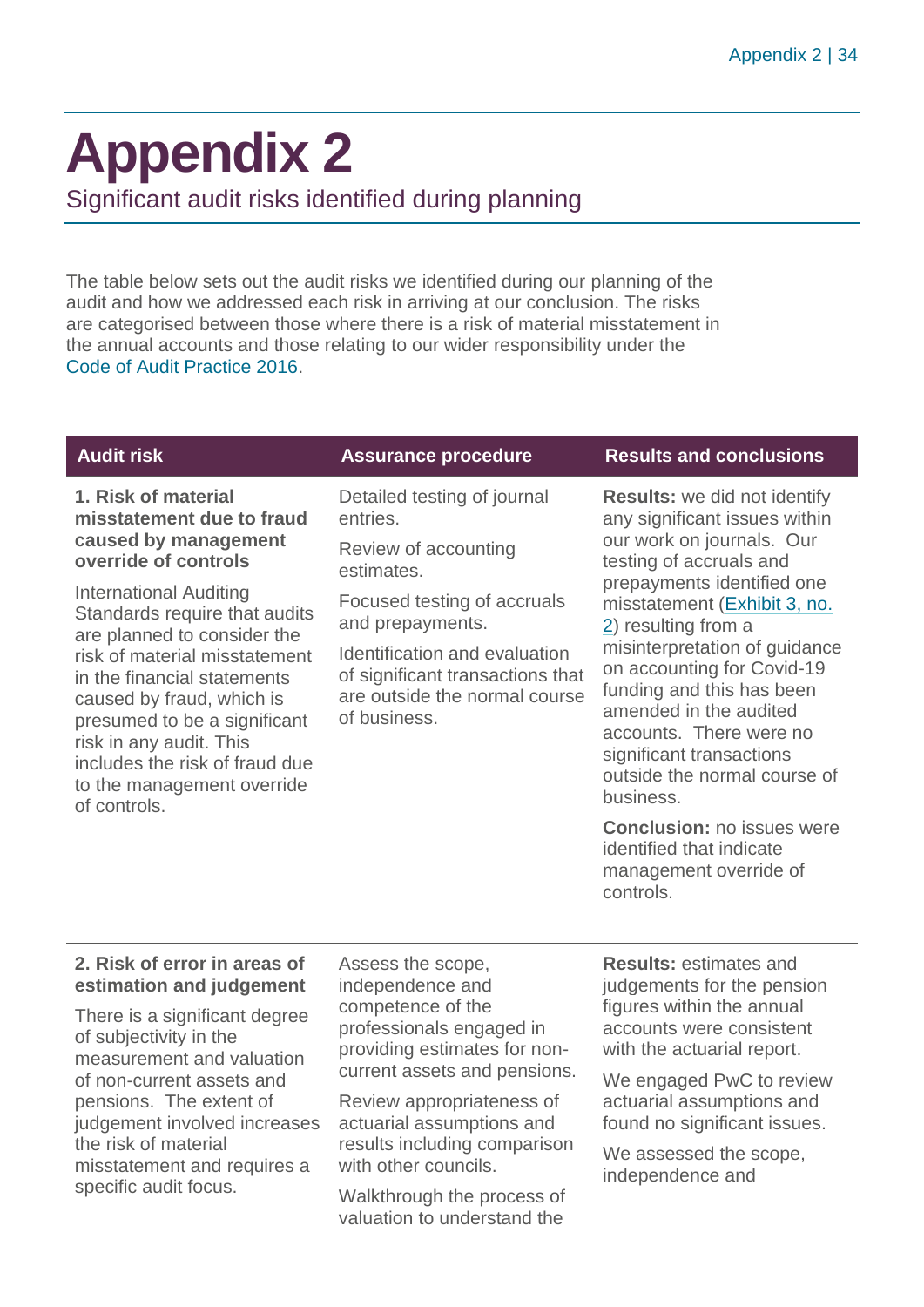A material uncertainty was disclosed in the 2019/20 accounts over non-current asset valuations as a result of the Covid-19 pandemic. The council has a rolling programme of valuations with specific categories revalued each year. For 2020/21 council houses, garages and the council's industrial portfolio are being revalued.

Given categories of assets have not been subject to valuation since the impact of Covid-19, there is a risk of material uncertainty over noncurrent asset valuations in the 2020/21 accounts

basis for significant judgements.

Establish officers' arrangements for ensuring the completeness and accuracy of professional estimations for non-current assets and pensions.

Establish officers' arrangements for obtaining assurances over the impact of Covid-19 on the accuracy of non-current assets not subject to valuation in year.

Review actual experience of significant estimates made in the prior year.

#### **Audit risk Assurance procedure Results and conclusions**

competence of the actuary and found no issues.

We assessed the scope, independence and competence of the valuer and found no issues.

Walkthrough testing of valuation procedures was satisfactory.

We agreed values and lives to valuation reports.

The Valuer advised there was no material uncertainty over non-current asset valuations in 2020/21.

We considered the actual experience of recent valuation gains compared to intervening years.

**Conclusion:** there were no issues with the recent valuations and accounts, but we have recommended that the council reconsider its approach to five yearly valuations.

#### **Risks identified from the auditor's wider responsibility under the Code of Audit Practice**

#### **3. Risks relating to Covid-19**

Covid-19 has had a significant impact on the council in the 2020/21 financial year:

• **Financial management** additional funding and expenditure. CoSLA analysis indicates that councils' income has increased by 9 per cent

Establish the additional funding streams the council has received in year, what it has been spent on and the impact on outturn and reserves and how this is reported in the financial statements.

Review any Scottish Government and CIPFA/LASAAC guidance on accounting.

#### **Audit risk Assurance procedure Results and conclusions**

**Results:** the council made two adjustments in the accounts to comply with late LASAAC guidance on accounting for Covid-19 related income and PPE and testing kits.

The council included additional disclosures for Covid-19 related business grants in the accounts in line with the relevant guidance.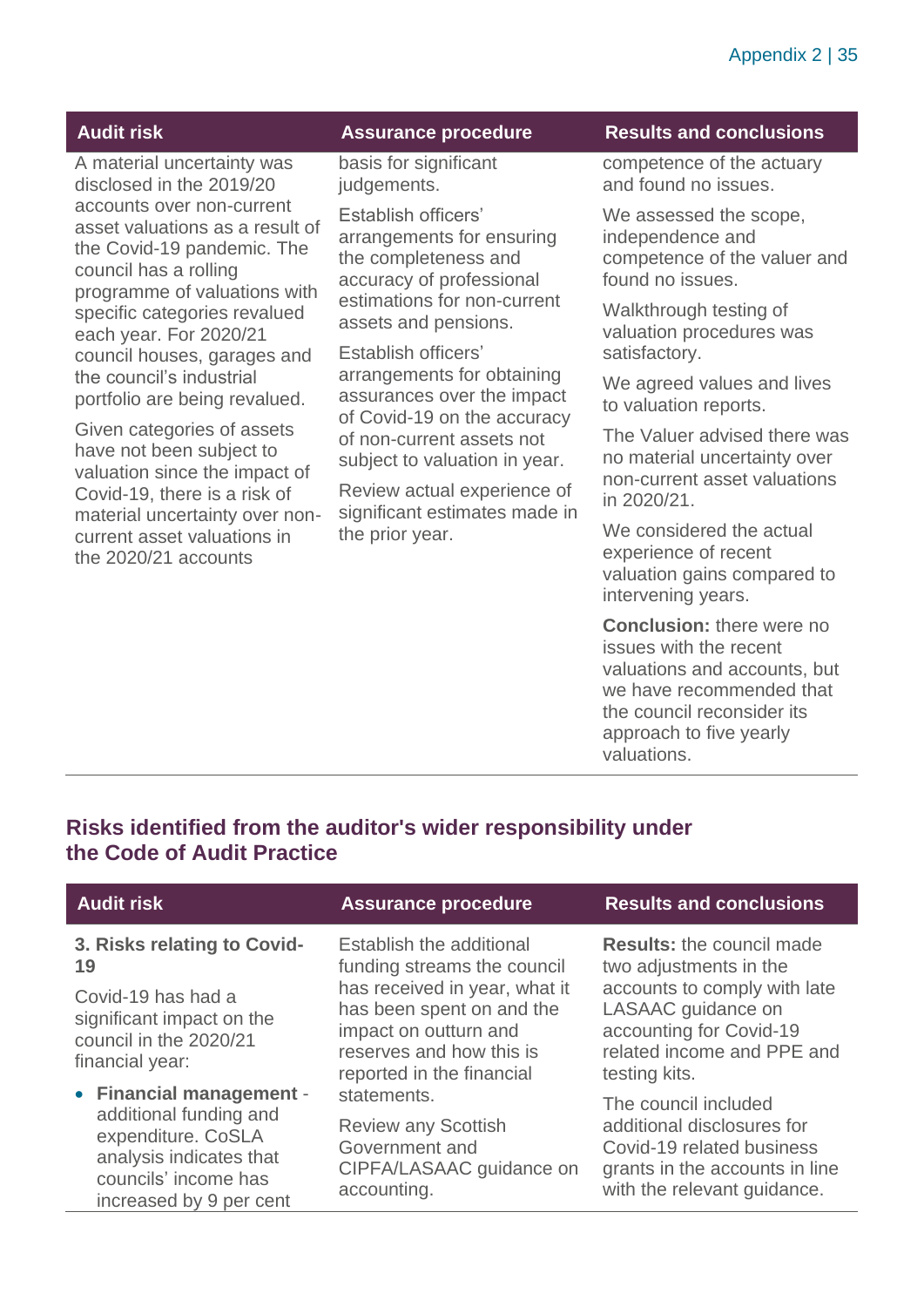and that councils are managing an increase of 7 per cent of grant payments made to businesses.

- **Financial management**  the Scottish Government has allowed for flexibility to be applied to certain areas of council funding and accounting practices.
- **Financial reporting** the council requires to make judgement on the correct accounting treatment in relation to additional funding arrangements – whether the council is acting as agent or principal.
- **Fraud and controls** there is an increased risk of fraud for some Covid-19 related grants. Due to the nature of the schemes, there may not have been adequate consideration of internal control frameworks and the impact of remote working.
- **Performance** Covid-19 grants have been disbursed at different rates across councils and there are different experiences of rejection rates.

Discussions with management during the year to consider the accounting treatment of significant business grants and use of financial flexibilities.

Review disclosures and balances in annual accounts and ensure that this is consistent with any guidance issued.

For the most significant grants (by value), establish the conditions attached and the associated controls implemented over these.

Confirm existence and operation of these controls by completing a walkthrough.

Review potential NFI data matches.

Establish the impact on collection rates (council tax, non-domestic rates, sundry debtors) and assess the impact on the bad debt provision.

Review any Internal Audit work on Covid-19 grants.

Assess any national reporting of business grant performance and discuss any issues with officers.

#### **Audit risk Assurance procedure Results and conclusions**

The council implemented satisfactory controls around the application and awarding of business grants.

The council is making good progress in investigating NFI matches.

Internal Audit staff were involved in processing claims and dealing with appeals and so we did not rely on any of their audit work on Covid-19 payments.

Capital spend was affected by Covid-19.

**Conclusion:** the council made adjustments to the financial statements to comply with appropriate guidance.

#### **4. Risk to financial sustainability**

The council does not plan to use any reserves to support its 2021/22 budget but will need to deliver savings of £1.3 million and use one-off financial flexibilities (£1.2 million) permitted by the Scottish Government to cover costs associated with the

Review the 2021/22 revenue budget setting process and required savings.

Review the council's medium to long term financial strategy.

Review financial monitoring reports during the year, including the use of reserves **Results:** the council's usable reserves increased by £21 million during 2020/21 which improved the financial outlook. The majority of this relates to Covid-19 funding which will be used to support funding gaps in 2021/22 and 2022/23. Significant savings will be required in 2023/24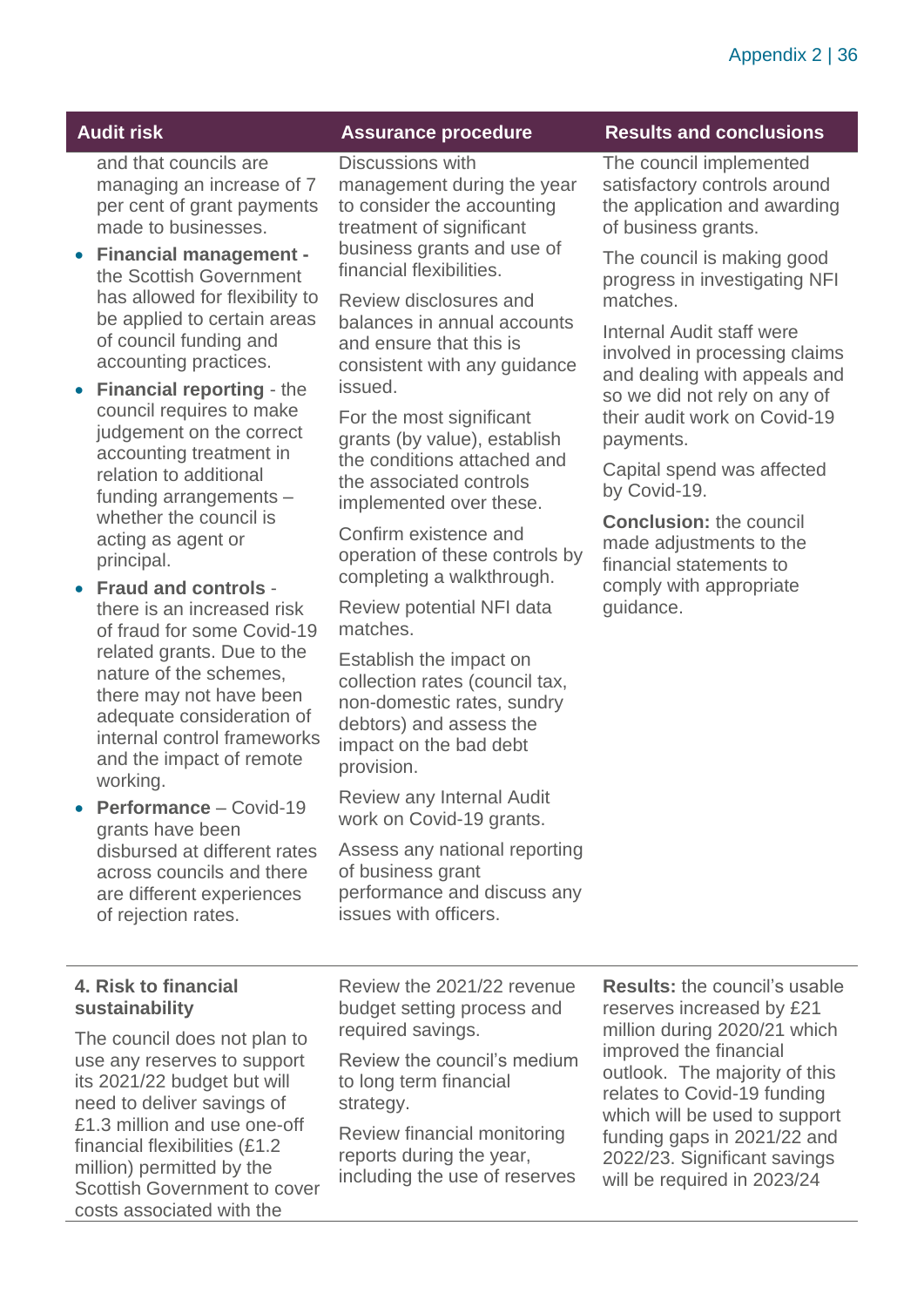| <b>Audit risk</b>                                                                                                                                                                                                                                            | <b>Assurance procedure</b>         | <b>Results and conclusions</b>                                                                                                                                                                                                                                                              |
|--------------------------------------------------------------------------------------------------------------------------------------------------------------------------------------------------------------------------------------------------------------|------------------------------------|---------------------------------------------------------------------------------------------------------------------------------------------------------------------------------------------------------------------------------------------------------------------------------------------|
| Covid-19 pandemic to<br>balance its budget.                                                                                                                                                                                                                  | and delivery of planned<br>savings | and 2024/25 to balance the<br>budget.                                                                                                                                                                                                                                                       |
| Further substantial savings<br>will be required for 2022/23<br>(£4.2 million) and 2023/24<br>(£4.2 million). In addition, it is<br>likely that there will be further<br>cost pressures to the council<br>on top of the immediate<br>response to the Covid-19 |                                    | <b>Transformation and service</b><br>redesign remains key to the<br>delivery of these savings.<br>Progress against the<br>council's transformation plan<br>has been slower than<br>expected due to Covid-19<br>and lack of staff capacity.                                                  |
| crisis.<br>There is a risk that the<br>council is unable to agree<br>and implement a sustainable<br>financial model for service<br>delivery                                                                                                                  |                                    | The council updated its<br>medium to longer term<br>financial strategy in March<br>and November 2021. It plans<br>to develop new<br>transformation projects which<br>will deliver the savings<br>required to ensure services<br>are financially sustainable in<br>the medium to longer-term |
|                                                                                                                                                                                                                                                              |                                    | <b>Conclusion: the council has</b><br>yet to agree and implement a<br>sustainable financial model<br>for service delivery.                                                                                                                                                                  |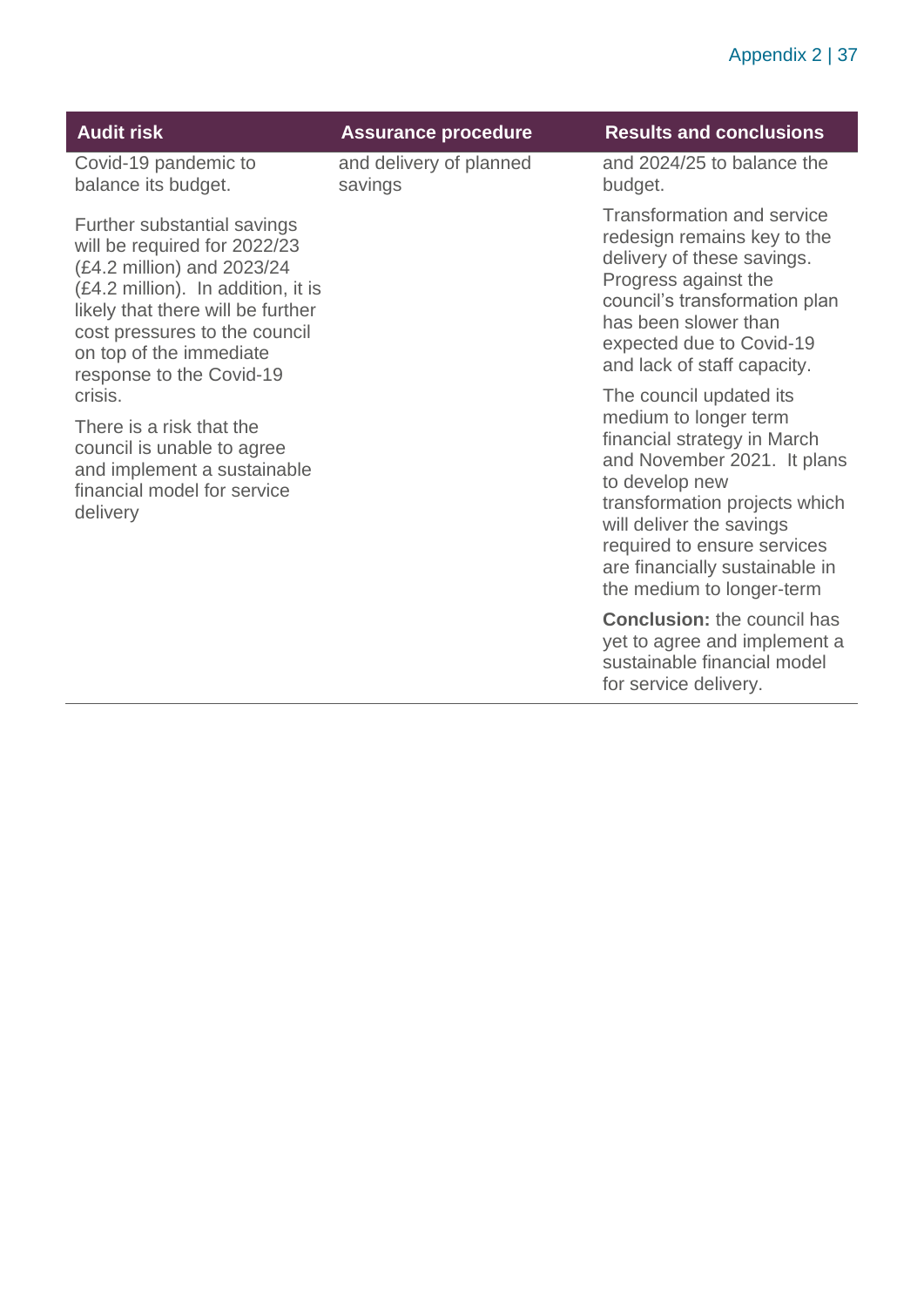## <span id="page-37-0"></span>**Appendix 3**

Summary of national performance reports 2020/21

April [Affordable housing](https://www.audit-scotland.gov.uk/report/affordable-housing)

**June** [Highlands and Islands Enterprise: Management of Cairngorm mountain and](https://www.audit-scotland.gov.uk/report/highlands-and-islands-enterprise-management-of-cairngorm-mountain-and-funicular-railway)  [funicular railway](https://www.audit-scotland.gov.uk/report/highlands-and-islands-enterprise-management-of-cairngorm-mountain-and-funicular-railway)

[Local government in Scotland Overview 2020](https://www.audit-scotland.gov.uk/report/local-government-in-scotland-overview-2020)

July [The National Fraud Initiative in Scotland 2018/19](https://www.audit-scotland.gov.uk/report/the-national-fraud-initiative-in-scotland-201819)

**January** [Digital progress in local government](https://www.audit-scotland.gov.uk/report/digital-progress-in-local-government) [Local government in Scotland: Financial overview 2019/20](https://www.audit-scotland.gov.uk/report/local-government-in-scotland-financial-overview-201920)

February [NHS in Scotland 2020](https://www.audit-scotland.gov.uk/report/nhs-in-scotland-2020)

March [Improving outcomes for young people through school education](https://www.audit-scotland.gov.uk/report/improving-outcomes-for-young-people-through-school-education)